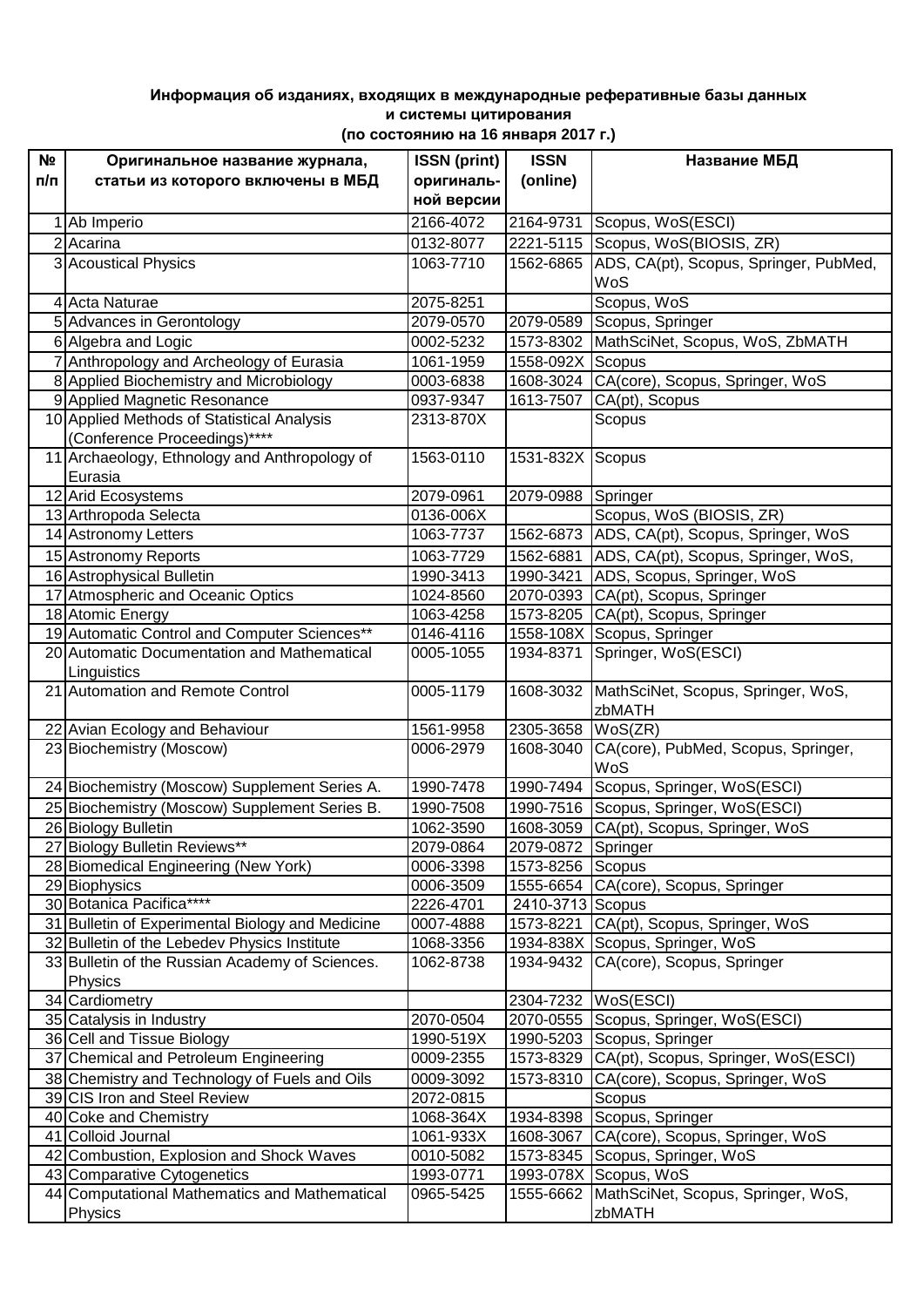| 45 Computational Mathematics and Modeling          | 1046-283X |                  | 1573-837X MathSciNet, Scopus, zbMATH            |
|----------------------------------------------------|-----------|------------------|-------------------------------------------------|
| 46 Contemporary Problems of Ecology                | 1995-4255 |                  | 1995-4263 AGRIS, Scopus, Springer, WoS          |
| 47 Cosmic Research                                 | 0010-9525 |                  | 1608-3075 CA(pt), Scopus, Springer, WoS         |
| 48 Crystallography Reports                         | 1063-7745 | 1562-689X        | CA(core), Scopus, Springer, WoS,                |
|                                                    |           |                  | zbMATH                                          |
| 49 Differential Equations                          | 0012-2661 | 1608-3083        | MathSciNet, Scopus, Springer, WoS,              |
|                                                    |           |                  | zbMATH                                          |
| 50 Discrete Mathematics and Applications           | 0924-9265 | 1569-3929        | Scopus                                          |
| 51 Doklady Biochemistry and Biophysics             | 1607-6729 | 1608-3091        | CA(core), PubMed, Scopus, Springer,             |
|                                                    |           |                  | WoS                                             |
| 52 Doklady Biological Sciences                     | 0012-4966 | 1608-3105        | CA(core), PubMed, Scopus, Springer              |
|                                                    |           |                  |                                                 |
| 53 Doklady Chemistry                               | 0012-5008 |                  | 1608-3113 CA(core), Scopus, Springer, WoS       |
| 54 Doklady Earth Sciences                          | 1028-334X | 1531-8354        | CA(core), GeoRef, Scopus, Springer,             |
|                                                    |           |                  | WoS, zbMATH                                     |
| 55 Doklady Mathematics                             | 1064-5624 | 1531-8362        | MathSciNet, Scopus, Springer, WoS,              |
|                                                    |           |                  | zbMATH                                          |
| 56 Doklady Physical Chemistry                      | 0012-5016 |                  |                                                 |
|                                                    |           | 1608-3121        | CA(core), Scopus, Springer, WoS,                |
|                                                    |           |                  | zbMATH                                          |
| 57 Doklady Physics                                 | 1028-3358 | 1562-6903        | CA(core), GeoRef, MathSciNet, Scopus,           |
|                                                    |           |                  | Springer, WoS, zbMATH                           |
| 58 Earth's Cryosphere                              | 1560-7496 |                  | Scopus                                          |
| 59 Entomological Review                            | 0013-8738 | 1555-6689        | Scopus, Springer                                |
| 60 Eurasian Mining                                 | 2072-0823 |                  | Scopus                                          |
| 61 Eurasian Soil Science                           | 1064-2293 |                  | 1556-195X CA(pt), GeoRef, Scopus, Springer, WoS |
| 62 European Journal of Contemporary                | 2304-9650 |                  | 2305-6746 Scopus, WoS(ESCI)                     |
| 63 European Journal of Molecular Biotechnology     | 2310-6255 | 2409-1332 CA(pt) |                                                 |
| 64 Far Eastern Entomologist (Дальневосточный       | 1026-051X |                  | Scopus, WoS(ZR)                                 |
| энтомолог)                                         |           |                  |                                                 |
| 65 Fibre Chemistry                                 | 0015-0541 |                  | 1573-8493 CA(core), Scopus, WoS                 |
| 66 Fluid Dynamics                                  | 0015-4628 | 1573-8507        | CA(pt), MathSciNet, Scopus, Springer,           |
|                                                    |           |                  | WoS, zbMATH                                     |
| 67 Fluorine Notes                                  |           | 2071-4807        | CA(pt)                                          |
| 68 Foods and Raw Materials                         | 2308-4057 |                  | 2310-9599 AGRIS, Scopus, WoS(ESCI)              |
| 70 Geochemistry International                      | 0016-7029 | 1556-1968        | CA(core), GeoRef, Scopus, Springer, WoS         |
|                                                    |           |                  |                                                 |
| 71 Geography and Natural Resources                 | 1875-3728 |                  | 1875-371X Scopus, Springer, WoS(ESCI)           |
| 72 Geology of Ore Deposits                         | 1075-7015 |                  | 1555-6476 GeoRef, Scopus, Springer, WoS         |
| 73 Geomagnetism and Aeronomy                       | 0016-7932 |                  | 1555-645X Scopus, Springer, WoS                 |
| 74 Geotectonics                                    | 0016-8521 |                  | 1556-1976 Scopus, Springer, WoS                 |
| 75 Glass and Ceramics                              | 0361-7610 |                  | 1573-8515 CA(pt), Scopus, WoS                   |
| 76 Glass Physics and Chemistry                     | 1087-6596 |                  | 1608-313X CA(core), Scopus, Springer, WoS       |
| 77 Gravitation and Cosmology                       | 0202-2893 | 1995-0721        | MathSciNet, Scopus, Springer, WoS,              |
|                                                    |           |                  | zbMATH                                          |
| 78 Gyroscopy and Navigation                        | 2075-1087 |                  | 2075-1109 Scopus, Springer                      |
| 79 Herald of the Russian Academy of Sciences       | 1019-3316 |                  | 1555-6492 Scopus, Springer, WoS                 |
| 80 High Energy Chemistry                           | 0018-1439 |                  | 1608-3148 CA(core), Scopus, Springer, WoS       |
| 81 High Temperature                                | 0018-151X |                  | 1608-3156 CA(core), Scopus, Springer, WoS       |
| 82 HORIZON. Феноменологические                     | 2226-5260 | 2311-6986 Scopus |                                                 |
| 83 Hortus Botanicus                                |           | 1994-3849 AGRIS  |                                                 |
| 84 Human Physiology                                | 0362-1197 |                  | 1608-3164 CA(pt), Scopus, Springer, WoS(BIOSIS) |
| 85 Inland Water Biology                            | 1995-0829 |                  | 1995-0837 Scopus, Springer, WoS                 |
| 86 Inorganic Materials                             | 0020-1685 | 1608-3172        | CA(core), Scopus, Springer, WoS                 |
| 87 Inorganic Materials: Applied Research**         | 2075-1133 | 2075-115X        | Scopus, Springer                                |
| 88 Instruments and Experimental Techniques         | 0020-4412 |                  | 1608-3180 CA(pt), Scopus, Springer, WoS         |
| 89 International Journal of Corrosion and Scale    |           | 2305-6894        | CA(pt)                                          |
| Inhibition                                         |           |                  |                                                 |
| 90 International Journal of Self-Propagating High- | 1061-3862 |                  | 1934-788X Scopus, Springer, WoS(ESCI)           |
| Temperature Synthesis                              |           |                  |                                                 |
|                                                    |           |                  |                                                 |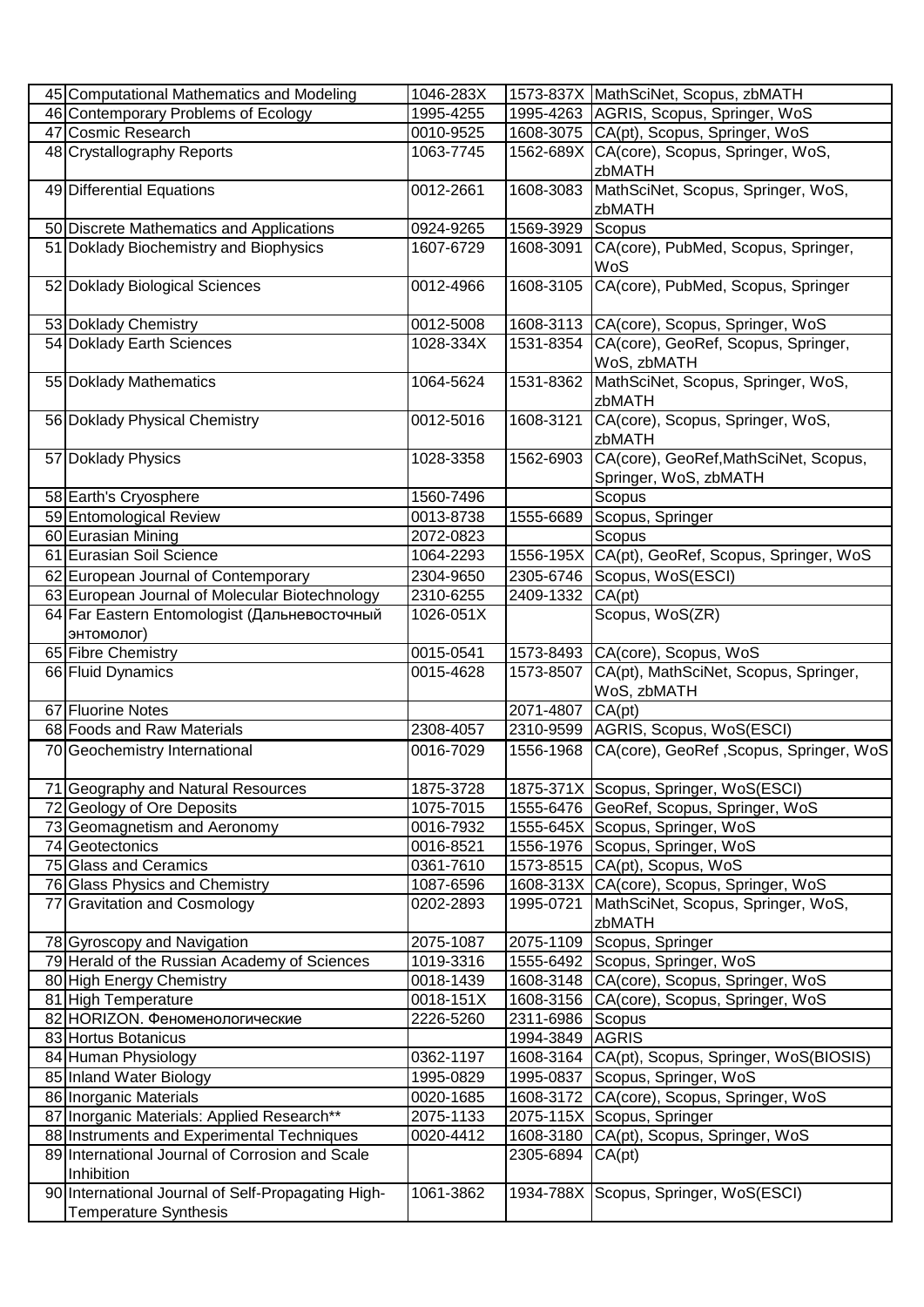| 91 International Polymer Science and Technology**    | 0307-174X |           | Scopus                                  |
|------------------------------------------------------|-----------|-----------|-----------------------------------------|
| 92 Invertebrate Zoology (Зоология                    | 1812-9250 | 1814-0815 | Scopus, WoS(ZR)                         |
| беспозвоночных)*                                     |           |           |                                         |
| 93 Izvestiya. Atmospheric and Oceanic Physics*       | 0001-4338 | 1555-628X | MathSciNet, Scopus, Springer, WoS,      |
|                                                      |           |           | zbMATH                                  |
| 94 Izvestiya. Mathematics                            | 1064-5632 | 1468-4810 | MathSciNet, Scopus, WoS, zbMATH         |
|                                                      |           |           |                                         |
| 95 Izvestiya. Physics of the Solid Earth             | 1069-3513 | 1555-6506 | GeoRef, Scopus, Springer, WoS           |
| 96 JETP Letters                                      | 0021-3640 | 1090-6487 | CA(core), Scopus, Springer, WoS         |
| 97 Journal of Analytical Chemistry                   | 1061-9348 | 1608-3199 | CA(core), Scopus, Springer, WoS         |
| 98 Journal of Applied and Industrial Mathematics     | 1990-4789 | 1990-4797 | MathSciNet, Scopus, Springer, zbMATH    |
| 99 Journal of Applied Mathematics and Mechanics      | 0021-8928 | 1873-4855 | MathSciNet, Scopus, WoS                 |
| (PMM Journal of Applied Mathematics and              |           |           |                                         |
| Mechanics)                                           |           |           |                                         |
| 100 Journal of Applied Mechanics and Technical       | 0021-8944 | 1573-8620 | MathSciNet, Scopus, Springer, WoS,      |
| Physics                                              |           |           | zbMATH                                  |
| 101 Journal of Communications Technology and         | 1064-2269 | 1555-6557 | CA(pt), Scopus, Springer, WoS           |
| Electronics                                          |           |           |                                         |
| 102 Journal of Computer and System Sciences          | 1064-2307 | 1555-6530 | MathSciNet, Scopus, Springer, WoS,      |
| International                                        |           |           | zbMATH                                  |
| 103 Journal of Engineering Thermophysics             | 1810-2328 | 1990-5432 | CA(pt), Scopus, Springer, WoS           |
| 104 Journal of Evolutionary Biochemistry and         | 0022-0930 | 1608-3202 | CA(pt), Scopus, Springer, WoS           |
| Physiology                                           |           |           |                                         |
| 105 Journal of Experimental and Theoretical Physics  | 1063-7761 | 1090-6509 | CA(core), MathSciNet, Scopus, Springer, |
|                                                      |           |           | WoS, zbMATH                             |
| 106 Journal of Ichthyology                           | 0032-9452 | 1555-6425 | Scopus, Springer                        |
| 107 Journal of Machinery Manufacture and Reliability | 1052-6188 | 1934-9394 | Scopus, Springer                        |
| 108 Journal of Mathematical Sciences**               | 1072-3374 | 1573-8795 | Scopus, Springer                        |
| 109 Journal of Mining Science                        | 1062-7391 | 1573-8736 | Scopus, Springer, WoS                   |
| 110 Journal of Optical Technology                    | 1070-9762 | 1091-0786 | Scopus, WoS                             |
| 111 Journal of Russian Laser Research                | 1071-2836 | 1573-8760 | CA(pt), Scopus, WoS                     |
| 112 Journal of Structural Chemistry                  | 0022-4766 | 1573-8779 | CA(core), Scopus, Springer, WoS         |
| 113 Journal of Surface Investigation X-Ray,          | 1027-4510 | 1819-7094 | CA(pt), Scopus, Springer, WoS(ESCI)     |
| Synchrotron and Neutron Techniques                   |           |           |                                         |
| 114 Journal of Volcanology and Seismology            | 0742-0463 | 1819-7108 | GeoRef, Scopus, Springer, WoS           |
| 115 Kinetics and Catalysis                           | 0023-1584 | 1608-3210 | CA(core), Scopus, Springer, WoS         |
| 116 Laser Physics                                    | 1054-660X | 1555-6611 | ADS, CA(pt), Scopus, WoS                |
| 117 Laser Physics Letters                            | 1612-2011 | 1612-202X | CA(pt), Scopus, WoS                     |
| 118 Light and Engineering                            | 1068-9761 |           | Scopus, WoS                             |
| 119 Lithology and Mineral Resources                  | 0024-4902 | 1608-3229 | CA(pt), GeoRef, Scopus, Springer, WoS,  |
| 120 Lobachevskii Journal of Mathematics              | 1995-0802 | 1818-9962 | MathSciNet, Scopus, Springer, zbMATH    |
| 121 Magnetic Resonance in Solids                     |           | 2072-5981 | Scopus                                  |
| 122 Manuscripta Orientalia****                       | 1238-5018 | 2415-3613 | Scopus                                  |
| 123 Markov Processes and Related Fields              | 1024-2953 |           | MathSciNet, Scopus, WoS, zbMATH         |
| 124 Materials Physics and Mechanics (Физика и        | 1605-2730 |           | 1605-8119] CA(pt), Scopus, WoS (ESCI)   |
| механика материалов)                                 |           |           |                                         |
| 125 Mathematical Methods of Statistics               | 1066-5307 | 1934-8045 | Scopus, Springer                        |
| 126 Mathematical Models and Computer Simulations     | 2070-0482 | 2070-0490 | Scopus, Springer                        |
| 127 Mathematical Notes                               | 0001-4346 | 1573-8876 | MathSciNet, Scopus, Springer, WoS,      |
|                                                      |           |           | zbMATH                                  |
| 128 Measurement Techniques                           | 0543-1972 | 1573-8906 | Scopus, Springer, WoS                   |
| 129 Mechanics of Solids                              | 0025-6544 | 1934-7936 | Scopus, Springer, WoS                   |
| 130 Mendeleev Communications                         | 0959-9436 | 1364-551X | CA(core), Scopus, WoS                   |
| 131 Metal Science and Heat Treatment                 | 0026-0673 | 1573-8973 | CA(core), Scopus, Springer, WoS         |
| 132 Metallurgist                                     | 0026-0894 | 1573-8892 | CA(pt), Scopus, WoS                     |
| 133 Microbiology                                     | 0026-2617 | 1608-3237 | CA(pt), Scopus, Springer, WoS           |
| 134 Molecular Biology                                | 0026-8933 | 1608-3245 | CA(pt), Scopus, Springer, WoS           |
| 135 Molecular Genetics, Microbiology and Virology    | 0891-4168 | 1934-841X | Scopus, Springer                        |
| 136 Moscow Mathematical Journal                      | 1609-3321 | 1609-4514 | MathSciNet, Scopus, WoS, zbMATH         |
|                                                      |           |           |                                         |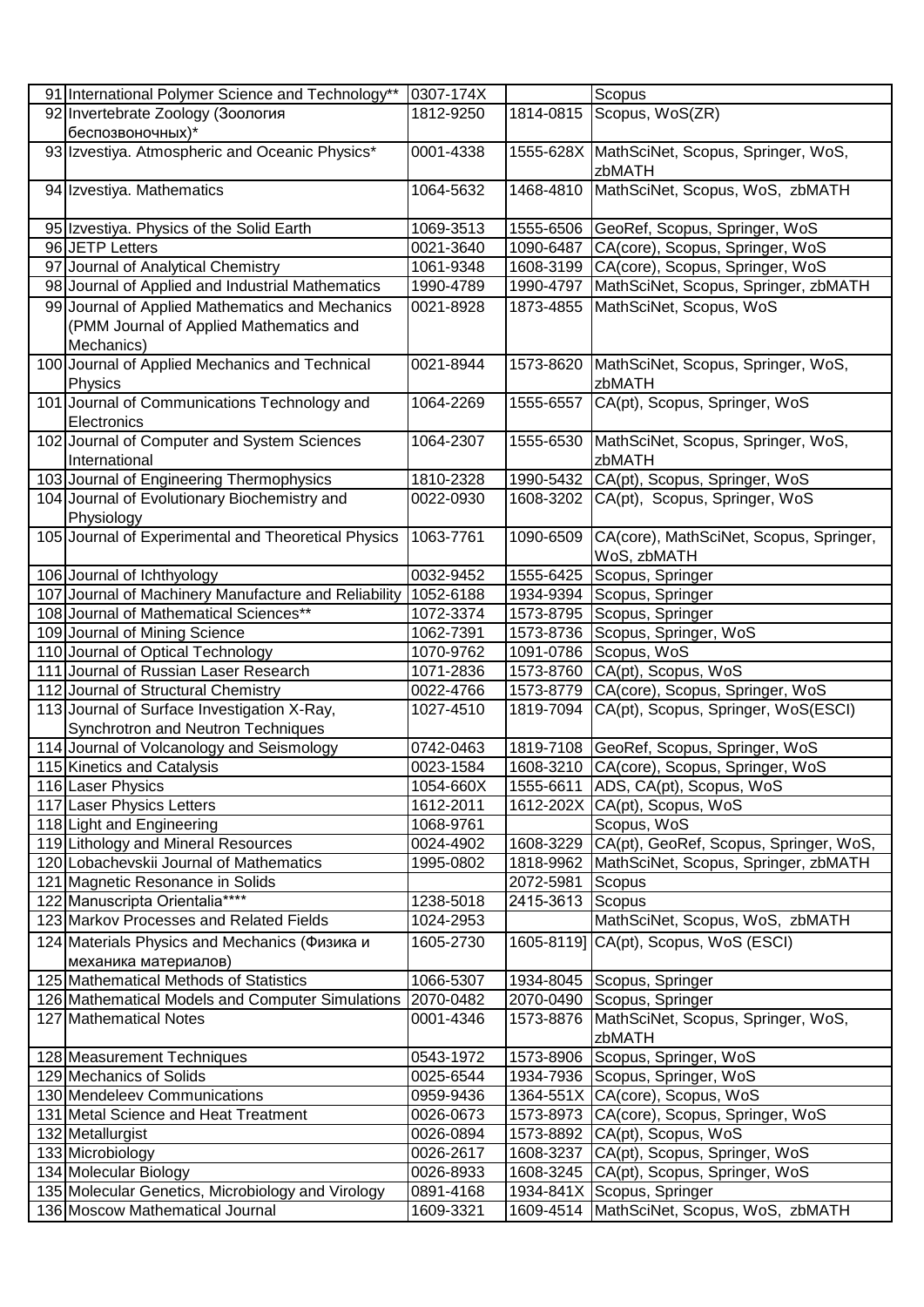| 137 Moscow University Biological Sciences Bulletin | 0096-3925 |           | 1934-791X Scopus, Springer                   |
|----------------------------------------------------|-----------|-----------|----------------------------------------------|
| 138 Moscow University Chemistry Bulletin           | 0027-1314 |           | 1935-0260 Scopus, Springer                   |
| 139 Moscow University Computational Mathematics    | 0278-6419 |           | 1934-8428 Scopus, Springer                   |
| and Cybernetics                                    |           |           |                                              |
| 140 Moscow University Geology Bulletin             | 0145-8752 |           | 1934-8436 Scopus, Springer                   |
| 141 Moscow University Mathematics Bulletin         | 0027-1322 | 1934-8444 | Scopus, Springer                             |
| 142 Moscow University Mechanics Bulletin           | 0027-1330 |           | 1934-8452 Scopus, Springer                   |
| 143 Moscow University Physics Bulletin             | 0027-1349 | 1934-8460 | Scopus, Springer, WoS                        |
| 144 Moscow University Soil Science Bulletin        | 0147-6874 | 1934-7928 | Springer                                     |
| 145 Nanotechnologies in Russia                     |           |           |                                              |
|                                                    | 1995-0780 |           | 1995-0799 CA(pt), Scopus, Springer           |
| 146 Neurochemical Journal                          | 1819-7124 | 1819-7132 | CA(pt), Scopus, Springer, WoS                |
| 147 Neuroscience and Behavioral Physiology**       | 0097-0549 | 1573-899X | CA(pt), Scopus, Springer                     |
| 148 Non-ferrous Metals                             | 2072-0807 |           | Scopus                                       |
| 149 Numerical Analysis and Applications            | 1995-4239 | 1995-4247 | Scopus, Springer, WoS(ESCI)                  |
| 150 Oceanology                                     | 0001-4370 | 1531-8508 | GeoRef, Scopus, Springer, WoS                |
| 151 Optical Memory and Neural Networks             | 1060-992X | 1934-7898 | Scopus, Springer                             |
| (Information Optics)                               |           |           |                                              |
| 152 Optics and Spectroscopy                        | 0030-400X | 1562-6911 | CA(core), Scopus, Springer, WoS              |
| 153 Optoelectronics, Instrumentation and Data      | 8756-6990 | 1934-7944 | Scopus, Springer                             |
| Processing                                         |           |           |                                              |
| 154 p-Adic Numbers, Ultrametric Analysis and       | 2070-0466 |           | 2070-0474 Scopus, Springer                   |
| Applications                                       |           |           |                                              |
| 155 Paleontological Journal                        | 0031-0301 |           | 1555-6174 GeoRef, Scopus, Springer, WoS      |
| 156 Pattern Recognition and Image Analysis         | 1054-6618 | 1555-6212 | Scopus, Springer                             |
| 157 Petroleum Chemistry                            | 0965-5441 | 1555-6239 | CA(core), Scopus, Springer, WoS              |
| 158 Petrology                                      | 0869-5911 | 1556-2085 | GeoRef, Scopus, Springer, WoS                |
| 159 Pharmaceutical Chemistry Journal               | 0091-150X | 1573-9031 | CA(core), Scopus, Springer, WoS              |
| 160 Physical Mesomechanics                         | 1029-9599 | 1990-5424 | Scopus, Springer                             |
|                                                    |           |           |                                              |
| 161 Physics - Uspekhi                              | 1063-7869 | 1468-4780 | CA(pt), Scopus, WoS, zbMATH                  |
| 162 Physics of Atomic Nuclei                       | 1063-7788 |           | 1562-692X ADS, CA(core), MathSciNet, Scopus, |
|                                                    |           |           | Springer, WoS, zbMATH                        |
| 163 Physics of Metals and Metallography            | 0031-918X | 1555-6190 | Scopus, Springer, WoS                        |
| 164 Physics of Particles and Nuclei                | 1063-7796 | 1531-8559 | ADS, CA(pt), Scopus, Springer, WoS           |
| 165 Physics of Particles and Nuclei Letters        | 1547-4771 | 1531-8567 | ADS, CA(pt), Scopus, Springer,               |
|                                                    |           |           | WoS(ESCI)                                    |
| 166 Physics of the Solid State                     | 1063-7834 | 1090-6460 | CA(core), Scopus, Springer, WoS              |
| 167 Physics of Wave Phenomena                      | 1541-308X |           | 1934-807X Scopus, Springer, WoS              |
| 168 Plasma Physics Reports                         | 1063-780X |           | 1562-6938 CA(pt), Scopus, Springer, WoS      |
| 169 Polymer Science, Series A                      | 0965-545X |           | 1555-6107 CA(core), Scopus, Springer, WoS    |
| 170 Polymer Science, Series B                      | 1560-0904 |           | 1555-6123 CA(core), Scopus, Springer, WoS    |
| 171 Polymer Science, Series C                      | 1811-2382 |           | 1555-614X CA(core), Scopus, Springer, WoS    |
| 172 Polymer Science, Series D                      | 1995-4212 | 1995-4220 | CA(core), Scopus, Springer                   |
| 173 Power Technology and Engineering               | 1570-145X |           | 1570-1468 Scopus, Springer                   |
| 174 Problems of Information Transmission           | 0032-9460 | 1608-3253 | MathSciNet, Scopus, Springer, WoS,           |
|                                                    |           |           | zbMATH                                       |
| 175 Proceedings of the Steklov Institute of        | 0081-5438 | 1531-8605 | MathSciNet, Scopus, Springer, WoS,           |
| Mathematics                                        |           |           | ZbMATH                                       |
| 176 Programming and Computer Software              | 0361-7688 | 1608-3261 | MathSciNet, Scopus, Springer, WoS,           |
|                                                    |           |           | zbMATH                                       |
| 177 Protection of Metals and Physical Chemistry of | 2070-2051 | 2070-206X | CA(core), Scopus, Springer, WoS              |
| Surfaces                                           |           |           |                                              |
| 178 Protistology                                   | 1680-0826 |           | WoS(BIOSIS)                                  |
|                                                    |           |           |                                              |
| 179 Psychology in Russia: State of the Art         | 2074-6857 | 2307-2202 | Scopus                                       |
| 180 Quaestio Rossica****                           | 2311-911X | 2313-6871 | Scopus, WoS(ESCI)                            |
| 181 Quantum Electronics                            | 1063-7818 | 1468-4799 | CA(core), Scopus, WoS                        |
| 182 Radiochemistry                                 | 1066-3622 | 1608-3288 | CA(core), Scopus, Springer                   |
| 183 Radioelectronics and Communications Systems    | 0735-2727 | 1934-8061 | Scopus, Springer                             |
| 184 Radiophysics and Quantum Electronics           | 0033-8443 | 1573-9120 | Scopus, Springer, WoS                        |
| 185 Refractories and Industrial Ceramics           | 1083-4877 | 1573-9139 | CA(pt), Scopus, Springer, WoS                |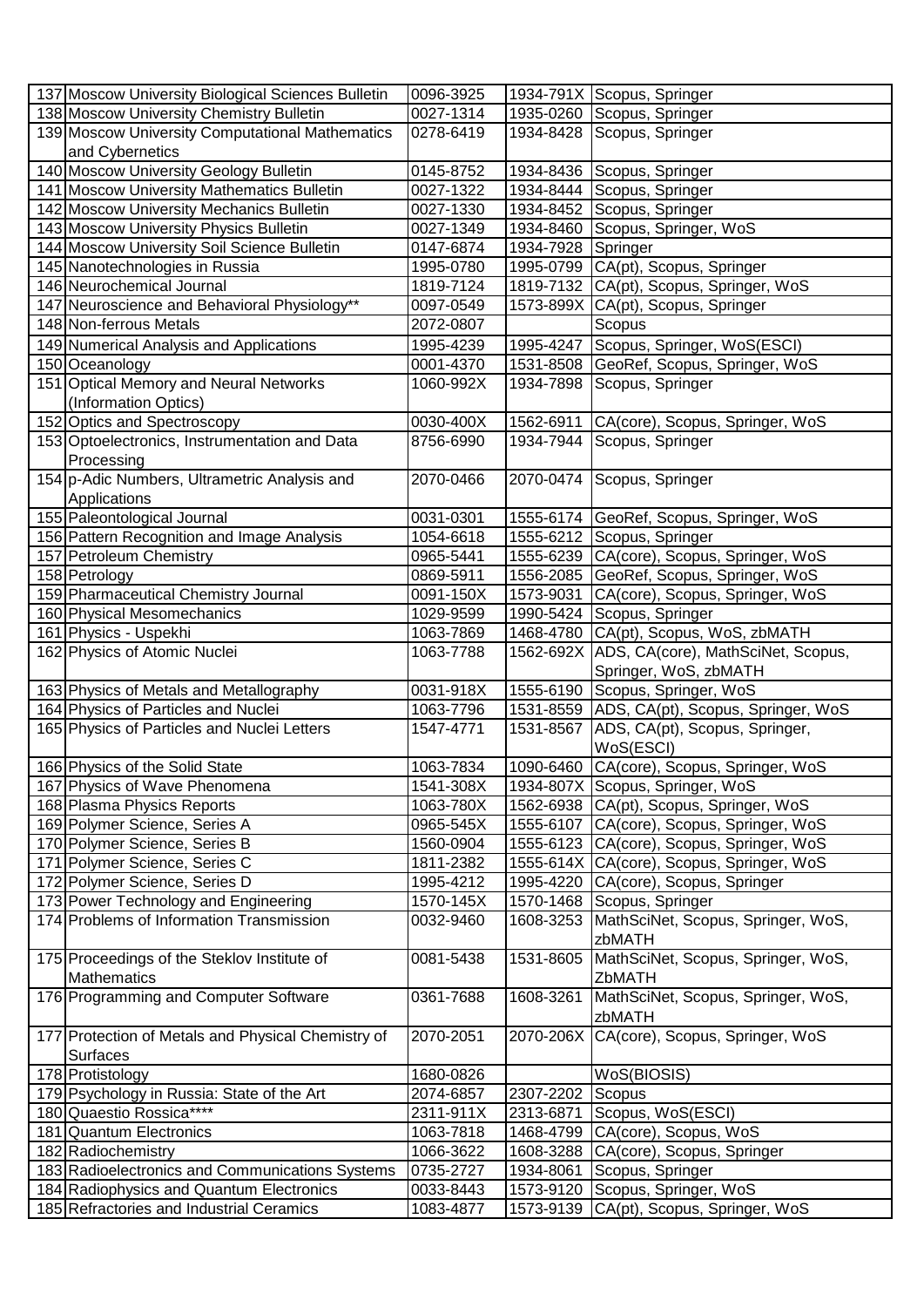| 186 Regional Research of Russia**                  | 2079-9705 |                  | 2079-9713 Scopus, Springer                     |
|----------------------------------------------------|-----------|------------------|------------------------------------------------|
| 187 Regular and Chaotic Dynamics                   | 1560-3547 | 1468-4845        | MathSciNet, Scopus, Springer, WoS,             |
|                                                    |           |                  | zbMATH                                         |
| 188 Review Journal of Chemistry                    | 2079-9780 | 2079-9799        | Springer                                       |
| 189 Reviews on Advanced Materials Science          | 1606-5131 | 1605-8127        | Scopus, WoS                                    |
| 190 Russian Aeronautics                            | 1068-7998 | 1934-7901        | Scopus, Springer                               |
| 191 Russian Agricultural Sciences                  | 1068-3674 | 1934-8037        | AGRIS, Springer                                |
| 192 Russian Chemical Bulletin                      | 1066-5285 | 1573-9171        | CA(core), Scopus, Springer, WoS                |
| 193 Russian Chemical Reviews                       | 0036-021X | 1468-4837        | CA(core), Scopus, WoS                          |
| 194 Russian Electrical Engineering                 | 1068-3712 | 1934-8010        | Scopus, Springer                               |
| 195 Russian Engineering Research**                 | 1068-798X | 1934-8088        | Scopus, Springer                               |
| 196 Russian Entomological Journal                  | 0132-8069 |                  | Scopus, WoS (BIOSIS, ZR)                       |
| 197 Russian Geology and Geophysics                 | 1068-7971 | 1878-030X        | Scopus, WoS                                    |
| 198 Russian Journal of Agricultural and Socio-     |           | 2226-1184        | <b>AGRIS</b>                                   |
| <b>Economic Sciences</b>                           |           |                  |                                                |
|                                                    |           |                  |                                                |
| 199 Russian Journal of Applied Chemistry           | 1070-4272 | 1608-3296        | CA(core), Scopus, Springer, WoS                |
| 200 Russian Journal of Biological Invasions        | 2075-1117 |                  | 2075-1125 AGRIS, Scopus, Springer              |
| 201 Russian Journal of Biomechanics                | 1812-5123 | 2410-065X Scopus |                                                |
| 202 Russian Journal of Bioorganic Chemistry        | 1068-1620 |                  | 1068-330X CA(core), Scopus, Springer, WoS      |
| 203 Russian Journal of Coordination Chemistry      | 1070-3284 |                  | 1608-3318 CA(core), Scopus, Springer, WoS      |
| 204 Russian Journal of Developmental Biology       | 1062-3604 |                  | 1608-3326 CA(pt), Scopus, Springer, WoS        |
| 205 Russian Journal of Ecology                     | 1067-4136 |                  | 1608-3334 AGRIS, CA(pt), Scopus, Springer, WoS |
| 206 Russian Journal of Electrochemistry            | 1023-1935 | 1608-3342        | CA(core), Scopus, Springer, WoS                |
| 207 Russian Journal of General Chemistry           | 1070-3632 | 1608-3350        | CA(core), Scopus, Springer, WoS                |
| 208 Russian Journal of Genetics                    | 1022-7954 | 1608-3369        | AGRIS, CA(core). Scopus, Springer, WoS         |
|                                                    |           |                  |                                                |
| 209 Russian Journal of Genetics: Applied Research* | 2079-0597 | 2079-0600        | Scopus, Springer                               |
| 210 Russian Journal of Herpetology                 | 1026-2296 |                  | Scopus, WoS                                    |
| 211 Russian Journal of Inorganic Chemistry         | 0036-0236 | 1531-8613        | CA(core), Scopus, Springer, WoS                |
| 212 Russian Journal of Marine Biology              | 1063-0740 | 1608-3377        | CA(pt), Scopus, Springer, WoS                  |
| 213 Russian Journal of Mathematical Physics        | 1061-9208 | 1555-6638        | MathSciNet, Scopus, Springer, WoS,             |
|                                                    |           |                  | zbMATH                                         |
| 214 Russian Journal of Nematology                  | 0869-6918 |                  | Scopus, WoS                                    |
| 215 Russian Journal of Nondestructive Testing      | 1061-8309 | 1608-3385        | CA(pt), Scopus, Springer, WoS                  |
| 216 Russian Journal of Non-Ferrous Metals          | 1067-8212 | 1934-970X        | Scopus, Springer, WoS                          |
| 217 Russian Journal of Numerical Analysis and      | 0927-6467 | 1569-3988        | Scopus, WoS                                    |
| <b>Mathematical Modelling</b>                      |           |                  |                                                |
| 218 Russian Journal of Organic Chemistry           | 1070-4280 | 1608-3393        | CA(core), Scopus, Springer, WoS                |
| 219 Russian Journal of Pacific Geology             | 1819-7140 | 1819-7159        | CA(pt), Scopus, Springer, WoS                  |
| 220 Russian Journal of Physical Chemistry A. Focus | 0036-0244 |                  | 1531-863X CA(core), Scopus, Springer, WoS      |
| on Chemistry                                       |           |                  |                                                |
| 221 Russian Journal of Physical Chemistry B. Focus | 1990-7931 | 1990-7923        | CA(core), Scopus, Springer, WoS                |
| on Physics                                         |           |                  |                                                |
| 222 Russian Journal of Plant Physiology            | 1021-4437 | 1608-3407        | AGRIS, CA(core), Scopus, Springer, WoS         |
|                                                    |           |                  |                                                |
|                                                    |           |                  |                                                |
| 223 Russian Journal of Theriology                  | 1682-3559 | 1819-7159        | Scopus, WoS (BIOSIS, ZR)                       |
| 224 Russian Law Journal                            | 2309-8678 | 2312-3605        | Scopus, WoS(ESCI)                              |
| 225 Russian Linguistic Bulletin                    | 2313-0288 | 2411-2968        | WoS(ESCI)                                      |
| 226 Russian Mathematical Surveys                   | 0036-0279 | 1468-4829        | MathSciNet, Scopus, WoS, zbMATH                |
| 227 Russian Mathematics                            | 1066-369X | 1934-810X        | ADS, MathSciNet, Scopus, Springer,             |
|                                                    |           |                  | ZbMATH                                         |
| 228 Russian Metallurgy (Metally)                   | 0036-0295 | 1555-6255        | Scopus, Springer                               |
| 229 Russian Meteorology and Hydrology              | 1068-3739 | 1934-8096        | Scopus, Springer, WoS                          |
| 230 Russian Microelectronics                       | 1063-7397 | 1608-3415        | CA(pt), Scopus, Springer                       |
| 231 Russian Open Medical Journal****               |           | 2304-3415        | CA(pt), Scopus                                 |
| 232 Russian Physics Journal                        | 1064-8887 | 1573-9228        | ADS, CA(pt), MathSciNet, Scopus,               |
|                                                    |           |                  | Springer, WoS, ZbMATH                          |
| 233 Russian Politics and Law**                     | 1061-1940 | 1558-0962        | Scopus, WoS                                    |
| 234 Russian Studies in Literature**                | 1061-1975 | 1944-7167        | Scopus, WoS                                    |
|                                                    |           |                  |                                                |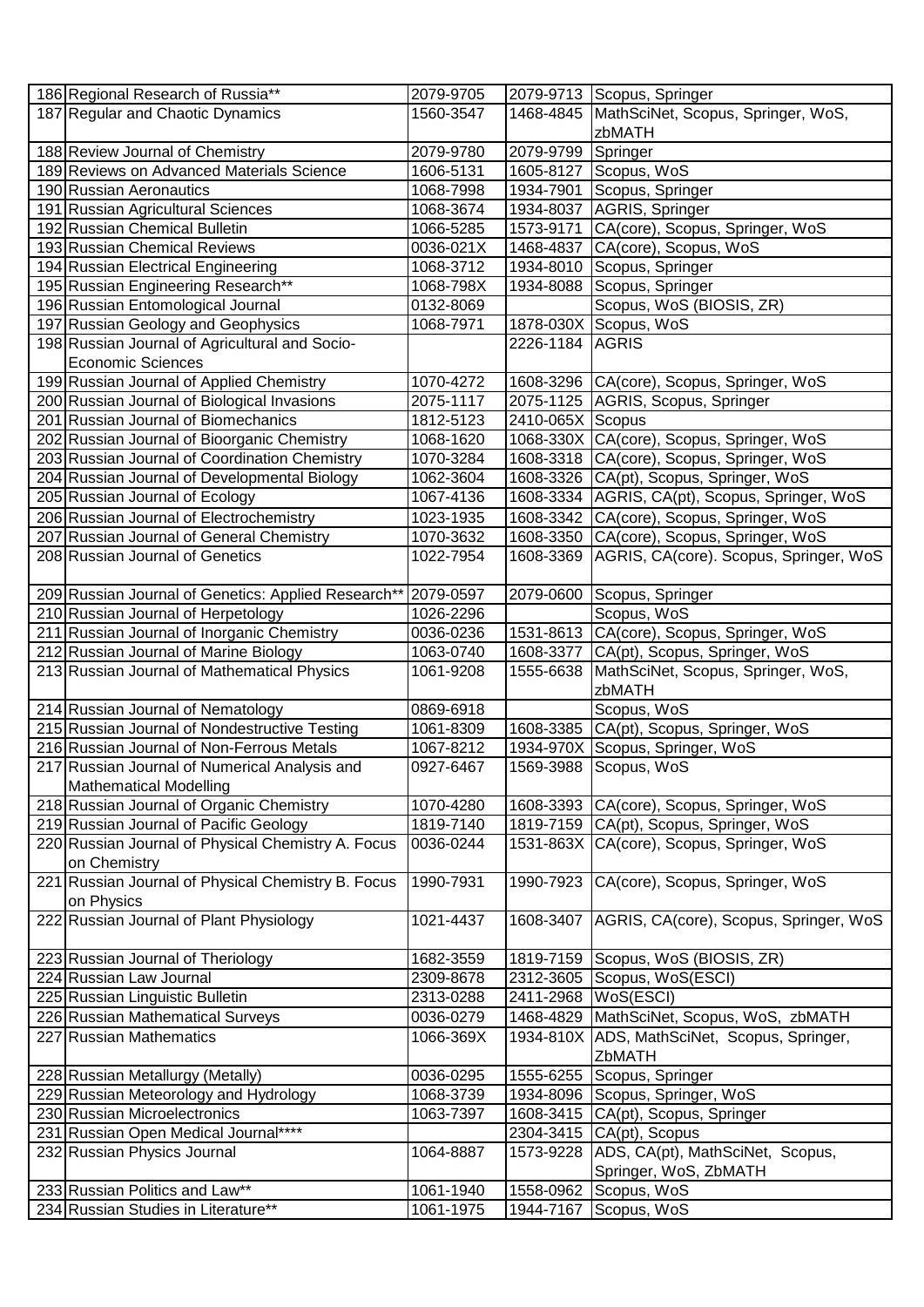| 235 Russian Studies in Philosophy**                                     | 1061-1967 | 1558-0431 | Scopus, WoS                                                    |
|-------------------------------------------------------------------------|-----------|-----------|----------------------------------------------------------------|
| 236 Ruthenica                                                           | 0136-0027 |           | 2307-7336 Scopus, WoS (ZR)                                     |
| 237 Sbornik Mathematics                                                 | 1064-5616 |           | 1468-4802 ADS, MathSciNet, Scopus, WoS, zbMATH                 |
| 238 Schole. Философское антиковедение и<br>классическая традиция        | 1995-4328 | 1995-4336 | Scopus                                                         |
| 239 Scientific and Technical Information Processing                     | 0147-6882 | 1934-8118 | Scopus, Springer, WoS(ESCI)                                    |
| 240 Scientific herald of the Voronezh State University                  | 2075-0811 | 2077-0219 | WoS(ESCI)                                                      |
| 241 Scrinium                                                            | 1817-7530 | 1817-7565 | Scopus                                                         |
| 242 Seismic Instruments                                                 | 0747-9239 | 1934-7871 | Springer, WoS(ESCI)                                            |
| 243 Semiconductors                                                      | 1063-7826 | 1090-6479 | CA(core), Scopus, Springer, WoS                                |
| 244 Siberian Advances in Mathematics                                    | 1055-1344 | 1934-8126 | Scopus, Springer                                               |
| 245 Siberian Mathematical Journal                                       | 0037-4466 | 1573-9260 | MathSciNet, Scopus, Springer, WoS,                             |
|                                                                         |           |           | zbMATH                                                         |
| 246 Slověne = Словене. International Journal                            | 2304-0785 | 2305-6754 | Scopus, WoS(ESCI)                                              |
| of Slavic Studies                                                       |           |           |                                                                |
| 247 Social Evolution and History                                        | 1681-4363 |           | Scopus, WoS(ESCI)                                              |
| 248 Social Sciences                                                     | 0134-5486 | 1938-2553 | Scopus                                                         |
| 249 Soil Mechanics and Foundation Engineering                           | 0038-0741 | 1573-9279 | Scopus, WoS                                                    |
| 250 Solar System Research                                               | 0038-0946 | 1608-3423 | CA(pt), Scopus, Springer, WoS                                  |
| 251 Solid Fuel Chemistry                                                | 0361-5219 | 1934-8029 | CA(core), Scopus, Springer, WoS                                |
| 252 St Petersburg Mathematical Journal                                  | 1061-0022 | 1547-7371 | MathSciNet, Scopus, WoS                                        |
| 253 Steel in Translation**                                              | 0967-0912 | 1935-0988 | Scopus, Springer                                               |
| 254 Stratigraphy and Geological Correlation                             | 0869-5938 | 1555-6263 | Scopus, Springer, WoS                                          |
| 255 Studia Slavica et Balcanica Petropolitana                           | 1995-848X |           | Scopus                                                         |
| (Петербургские славянские и балканские                                  |           |           |                                                                |
| исследования)                                                           |           |           |                                                                |
| 256 Studies on Russian Economic Development                             | 1075-7007 | 1531-8664 | Scopus, Springer                                               |
| 257 Surface Engineering and Applied                                     | 1068-3755 | 1934-8002 | Scopus, Springer                                               |
| Electrochemistry                                                        |           |           |                                                                |
| 258 Technical Physics                                                   | 1063-7842 |           | 1090-6525 CA(core), Scopus, Springer, WoS                      |
| 259 Technical Physics Letters                                           | 1063-7850 | 1090-6533 | CA(core), Scopus, Springer, WoS                                |
| 260 Telecommunications and Radio Engineering                            | 0040-2508 | 1943-6009 | Scopus                                                         |
| 261 Terra economicus                                                    | 2073-6606 | 2410-4531 | $WoS$ (ESCI)                                                   |
| 262 Theoretical and Mathematical Physics                                | 0040-5779 | 1573-9333 | CA(pt), MathSciNet, Scopus, Springer,<br>WoS, Zentralblat MATH |
| 263 Theoretical Foundations of Chemical                                 | 0040-5795 | 1608-3431 | CA(core), Scopus, Springer, WoS                                |
| 264 Theory of Probability and its Applications                          | 0040-585X | 1095-7219 | Scopus, WoS                                                    |
| 265 Thermal Engineering                                                 | 0040-6015 | 1555-6301 | Scopus, Springer                                               |
| 266 Thermophysics and Aeromechanics                                     | 0869-8643 | 1531-8699 | Scopus, Springer, WoS                                          |
| 267 Transactions of the Moscow Mathematical<br>Society                  | 0077-1554 | 1547-738X | MathScieNet, zbMATH                                            |
| 268 Turczaninowia****                                                   | 1560-7259 | 1560-7267 | Scopus                                                         |
| 269 Vestnik St. Petersburg University. Mathematics                      | 1063-4541 | 1934-7855 | Scopus, Springer                                               |
| 270 Water Resources                                                     | 0097-8078 |           | 1608-344X AGRIS, CA(core), GeoRef, Scopus,                     |
|                                                                         |           |           | Springer, WoS                                                  |
| 271 Welding International                                               | 0950-7116 | 1754-2138 | Scopus                                                         |
| 272 Zoosystematica Rossica*                                             | 0320-9180 | 2410-0226 | Scopus, WoS (BIOSIS, ZR)                                       |
| 273 Авиакосмическая и экологическая                                     | 0233-528X |           | CA(pt), PubMed, Scopus, Springer,                              |
| медицина***                                                             |           |           | WoS(BIOSIS)                                                    |
| 274 Авиационная промышленность                                          | 0869-530X |           | CA(pt)                                                         |
| 275 Автоматизация в промышленности                                      | 1819-5962 |           | MathSciNet, Scopus, Springer, WoS,<br>zbMATH                   |
| 276 Автоматизация, телемеханизация и связь в<br>нефтяной промышленности | 0132-2222 |           | CA(pt)                                                         |
| 277 Автоматика и телемеханика*                                          | 0005-2310 |           | MathSciNet, Scopus, Scopus, WoS,<br>zbMATH                     |
| 278 Автометрия*                                                         | 0320-7102 |           | Scopus, Springer                                               |
| 279 Автомобильная промышленность                                        | 0005-2337 |           | CA(pt)                                                         |
|                                                                         |           |           |                                                                |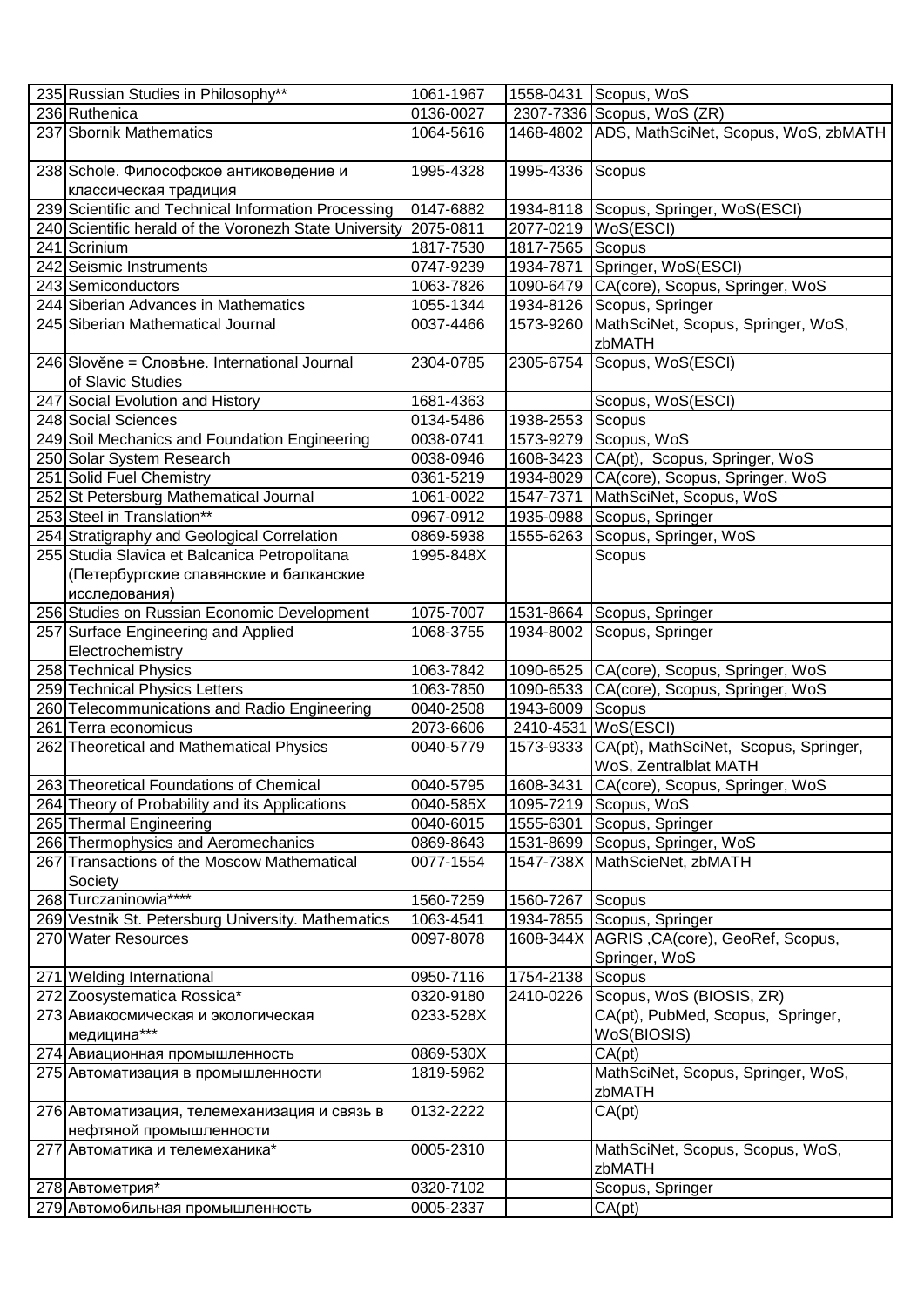| 280 Аграрная наука                                                       | 0869-8155              |           | <b>AGRIS</b>                                                      |
|--------------------------------------------------------------------------|------------------------|-----------|-------------------------------------------------------------------|
| 281 Аграрная наука Евро-Северо-Востока                                   | 2072-9081              |           | <b>AGRIS</b>                                                      |
| 282 Аграрная Россия                                                      | 1999-5636              |           | <b>AGRIS</b>                                                      |
| 283 Аграрный вестник Урала                                               | 1997-4868              | 2307-0005 | <b>AGRIS</b>                                                      |
| 284 Аграрный научный журнал (бывш. Вестник                               | 2313-8432              |           | <b>AGRIS</b>                                                      |
| Саратовского государственного аграрного                                  |                        |           |                                                                   |
| университета им. Н.И.Вавилова)                                           |                        |           |                                                                   |
| 285 Агропродовольственная политика России                                | 2227-0280              |           | <b>AGRIS</b>                                                      |
| 286 Агрохимический вестник                                               | 1029-2551              |           | CA(pt)                                                            |
| 287 Агрохимия                                                            | 0002-1881              |           | CA(pt), WoS(BIOSIS)                                               |
| 288 Актуальные проблемы теории и истории                                 |                        |           | Scopus                                                            |
| искусства****                                                            | 2312-2129              |           |                                                                   |
| 289 Акустический журнал*                                                 | 0320-7919              |           |                                                                   |
| 290 Акушерство и гинекология****                                         | 0300-9092              | 2412-5679 | Scopus, Springer, WoS<br>Scopus                                   |
| 291 Алгебра и анализ*                                                    | 0234-0852              |           | MathSciNet, Scopus, WoS, zbMATH                                   |
| 292 Алгебра и логика*                                                    | 0373-9252              |           | MathSciNet, Scopus, WoS, zbMATH                                   |
|                                                                          | 1608-8298              |           |                                                                   |
| 293 Альтернативная энергетика и экология<br>294 Аналитика и контроль**** |                        |           | CA(pt)                                                            |
|                                                                          | 2073-1442              | 2073-1450 | Scopus                                                            |
| 295 Ангиология и сосудистая хирургия                                     | 1027-6661              |           | PubMed, Scopus                                                    |
| 296 Анестезиология и реаниматология                                      | 0201-7563              | 2410-4698 | PubMed, Scopus, WoS(BIOSIS)                                       |
| 297 АНРИ (Аппаратура и новости радиационных                              | 2075-1338              |           | CA(pt)                                                            |
| измерений)                                                               |                        |           |                                                                   |
| 298 Антибиотики и химиотерапия                                           | 0235-2990              |           | CA(core), PubMed, Scopus, WoS(BIOSIS)                             |
|                                                                          |                        |           |                                                                   |
| 299 АПК России (бывш. Вестник Челябинской                                | 2227-7005              |           | <b>AGRIS</b>                                                      |
| государственной агроинженерной академии)                                 |                        |           |                                                                   |
| 300 АПК: экономика, управление                                           | 0235-2443              |           | <b>AGRIS</b>                                                      |
| 301 Аридные экосистемы*                                                  | 2079-0961              | 2079-0988 | Springer                                                          |
| 302 Археология, этнография и антропология                                | 1563-0102              |           | Scopus                                                            |
| Евразии*                                                                 |                        |           |                                                                   |
| 303 Архив патологии                                                      | 0004-1955              | 2309-1266 | CA(pt), PubMed, Scopus, WoS(BIOSIS)                               |
|                                                                          | 0320-930X              |           |                                                                   |
| 304 Астрономический вестник*                                             | 0004-6299              |           | ADS, Scopus, WoS, zbMATH<br>ADS, CA(pt), MathSciNet, Scopus, WoS, |
| 305 Астрономический журнал*                                              |                        |           |                                                                   |
|                                                                          |                        | 1990-3391 | zbMATH                                                            |
| 306 Астрофизический бюллетень*<br>307 Атомная энергия*                   | 0320-9318              |           | ADS, Scopus, Springer, WoS<br>Scopus, Springer, WoS, zbMATH       |
|                                                                          | 0004-7163<br>2074-9848 |           |                                                                   |
| 308 Балтийский регион                                                    |                        | 2310-0532 | WoS(ESCI)                                                         |
| 309 Башкирский химический журнал                                         | 0869-8406              |           | CA(pt)                                                            |
| 310 Безопасность жизнедеятельности                                       | 1684-6435<br>0409-2961 |           | CA(pt)                                                            |
| 311 Безопасность труда в промышленности                                  | 0233-4755              |           | CA(pt)<br>CA(core), PubMed, Scopus, Springer,                     |
| 312 Биологические мембраны*<br>313 Биология внутренних вод*              | 0320-9652              |           | Scopus, Springer, WoS(ZR)                                         |
| 314 Биология моря*                                                       | 0134-3475              |           | Scopus, WoS                                                       |
| 315 Биомедицинская радиоэлектроника                                      | 1560-4136              |           | CA(pt)                                                            |
| 316 Биомедицинская химия*                                                | 2310-6972              | 2310-6905 | CA(core), PubMed, Scopus, Springer,                               |
|                                                                          |                        |           | WoS                                                               |
| 317 Биоорганическая химия*                                               | 0132-3423              | 1998-2860 | CA(pt), PubMed, Scopus, WoS                                       |
|                                                                          | 2077-1371              | 2077-1460 | AGRIS                                                             |
| 318 Биосфера<br>319 Биотехнология***                                     | 0234-2758              |           | CA(pt), WoS(BIOSIS); ABM -                                        |
| 320 Биофармацевтический журнал*                                          | 2073-8099              |           |                                                                   |
| 321 Биофизика*                                                           | 0006-3029              |           | CA(pt), Scopus<br>CA(core), GeoRef, PubMed, Scopus,               |
|                                                                          |                        |           |                                                                   |
|                                                                          |                        |           | Springer, WoS, WoS(BIOSIS, ZR)                                    |
| 322 Биохимия*                                                            | 0320-9725              |           | CA(core), Scopus, Springer, WoS                                   |
| 323 Ботанический журнал                                                  | 0006-8136              |           | WoS(BIOSIS, ZR)                                                   |
| 324 Бурение и нефть                                                      | 2072-4799              |           | CA(pt)                                                            |
| 325 Былые годы                                                           | 2073-9745              | 2310-0028 | Scopus, WoS(ESCI)                                                 |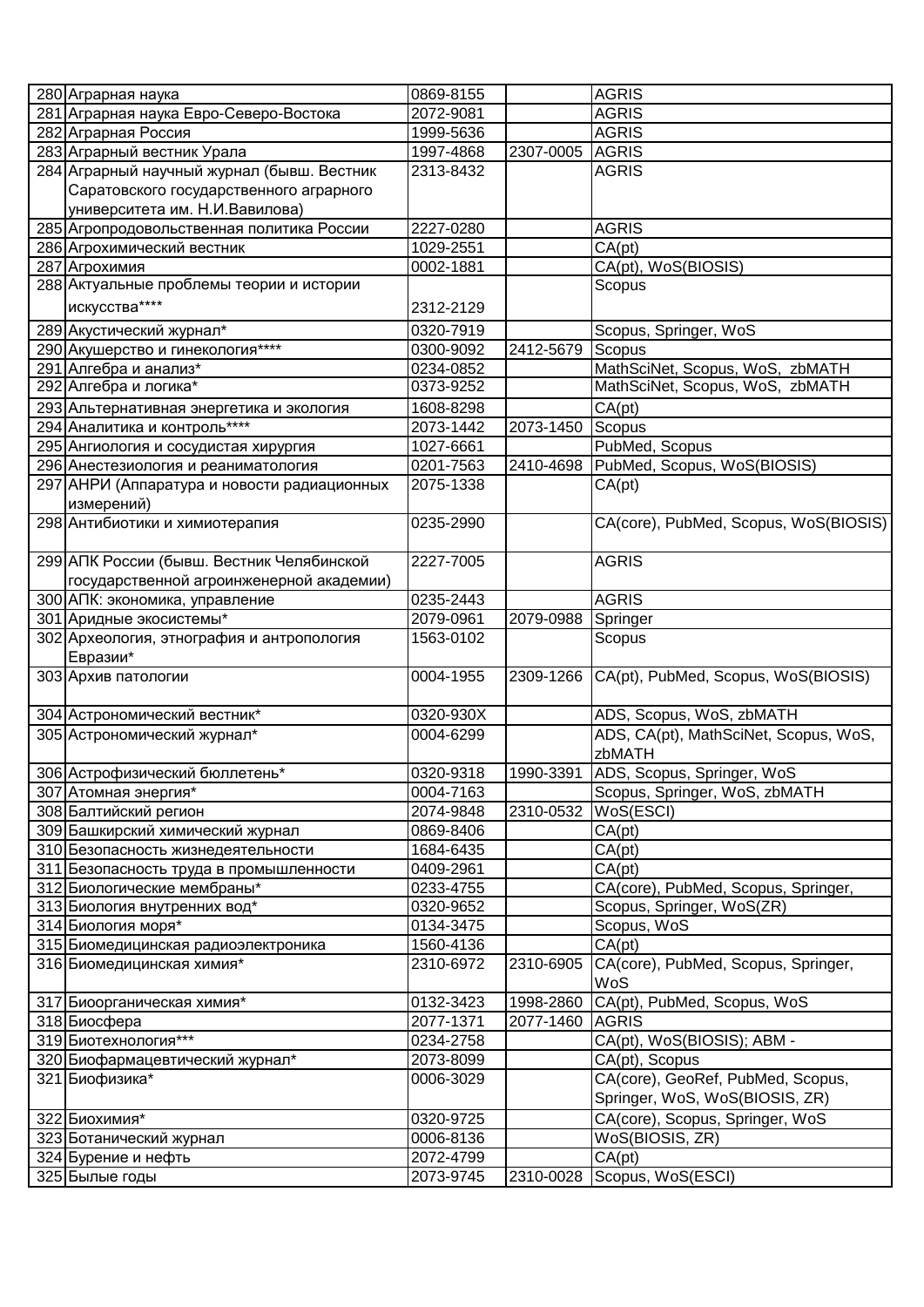| 326 Бюллетень Дальневосточного                                    | 1560-8425 |                 | $\overline{\mathsf{WoS}}$ (ZR) |
|-------------------------------------------------------------------|-----------|-----------------|--------------------------------|
| малакологического общества                                        |           |                 |                                |
| 327 Бюллетень Московского общества                                | 0027-1403 |                 | WoS (BIOSIS, ZR)               |
| испытателей природы. Биологический отдел                          |           |                 |                                |
| 328 Бюллетень Московского общества                                | 0366-1318 |                 | CA(pt), WoS(ZR)                |
| испытателей природы. Отдел геологический                          |           |                 |                                |
| 329 Бюллетень Почвенного института им. В.В.                       | 0136-1694 |                 | <b>AGRIS</b>                   |
| Докучаева                                                         |           |                 |                                |
| 330 Бюллетень сибирской медицины                                  | 1682-0363 | 1819-3684       | WoS(ESCI)                      |
| 331 Бюллетень экспериментальной биологии и<br>медицины*           | 0365-9615 |                 | Scopus, Springer, WoS          |
| 332 В мире научных открытий                                       | 2072-0831 | 2307-9428 AGRIS |                                |
| 333 Вавиловский журнал генетики и селекции*                       | 2500-0462 | 2500-3259       | Scopus, Springer, WoS(ZR)      |
| 334 Вестник Всероссийского научно-                                | 2304-5868 |                 | <b>AGRIS</b>                   |
| исследовательского института                                      |           |                 |                                |
| электрификации сельского хозяйства (Вестник                       |           |                 |                                |
| 335 Вестник Алтайского государственного                           | 1996-4277 |                 | <b>AGRIS</b>                   |
| аграрного университета                                            |           |                 |                                |
| 336 Вестник АПК Верхневолжья                                      | 1998-1635 |                 | <b>AGRIS</b>                   |
| 337 Вестник АПК Ставрополья                                       | 2222-9345 |                 | <b>AGRIS</b>                   |
| 338 Вестник архивиста                                             | 2073-0101 | 2073-0101       | WoS(ESCI)                      |
| 339 Вестник Астраханского государственного                        | 2073-5529 | 2309-978X       | <b>AGRIS</b>                   |
| технического университета. Серия: Рыбное                          |           |                 |                                |
| хозяйство                                                         |           |                 |                                |
| 340 Вестник Башкирского государственного                          | 1684-7628 |                 | <b>AGRIS</b>                   |
| аграрного университета                                            |           |                 |                                |
| 341 Вестник ветеринарии                                           | 2071-3096 |                 | <b>AGRIS</b>                   |
| 342 Вестник Воронежского государственного                         | 2226-910X |                 | <b>AGRIS</b>                   |
| университета инженерных технологий                                |           |                 |                                |
| 343 Вестник Воронежского государственного                         | 1609-0691 |                 | GeoRef, WoS (ZR)               |
| университета. Серия Геология                                      |           |                 |                                |
| 344 Вестник Дальневосточного отделения                            | 0869-7698 |                 | WoS (ZR)                       |
| Российской академии наук                                          |           |                 |                                |
| 345 Вестник дерматологии и венерологии                            | 0042-4609 |                 | WoS(BIOSIS)                    |
| 346 Вестник древней истории****                                   | 0321-0391 |                 | Scopus, WoS(ESCI)              |
| 347 Вестник защиты растений                                       | 1727-1320 |                 | <b>AGRIS</b>                   |
| 348 Вестник Ижевской государственной                              | 1817-5457 |                 | <b>AGRIS</b>                   |
| сельскохозяйственной академии                                     |           |                 |                                |
| 349 Вестник Института геологии Коми Научного                      | 2221-1381 |                 | GeoRef                         |
| Центра Уральского отделения Российской                            |           |                 |                                |
| академии наук                                                     |           |                 |                                |
| 350 Вестник Казанского государственного<br>аграрного университета | 2073-0462 |                 | <b>AGRIS</b>                   |
| 351 Вестник Казанского технологического                           | 1998-7072 |                 | CA(pt)                         |
| университета                                                      |           |                 |                                |
| 352 Вестник Курганской государственной                            | 2227-4227 |                 | <b>AGRIS</b>                   |
| сельскохозяйственной академии                                     |           |                 |                                |
| 353 Вестник машиностроения***                                     | 0042-4633 |                 | CA(pt), Scopus, Springer       |
| 354 Вестник Международного института                              | 2412-9542 |                 | <b>AGRIS</b>                   |
| информатизации и государственного                                 |           |                 |                                |
| управления им П.А. Столыпина                                      |           |                 |                                |
| 355 Вестник Международной академии холода                         | 1606-4313 |                 | AGRIS, CA(pt)                  |
| 356 Вестник международных организаций                             | 1996-7845 |                 | Scopus, WoS(ESCI)              |
| /International Organisations Research                             |           |                 |                                |
| 357 Вестник Мичуринского государственного                         | 1992-2582 |                 | <b>AGRIS</b>                   |
| аграрного университета                                            |           |                 |                                |
| 358 Вестник Московского государственного                          | 1812-3368 |                 | Scopus                         |
| технического университета им. Н.Э. Баумана.                       |           |                 |                                |
| Серия: Естественные науки                                         |           |                 |                                |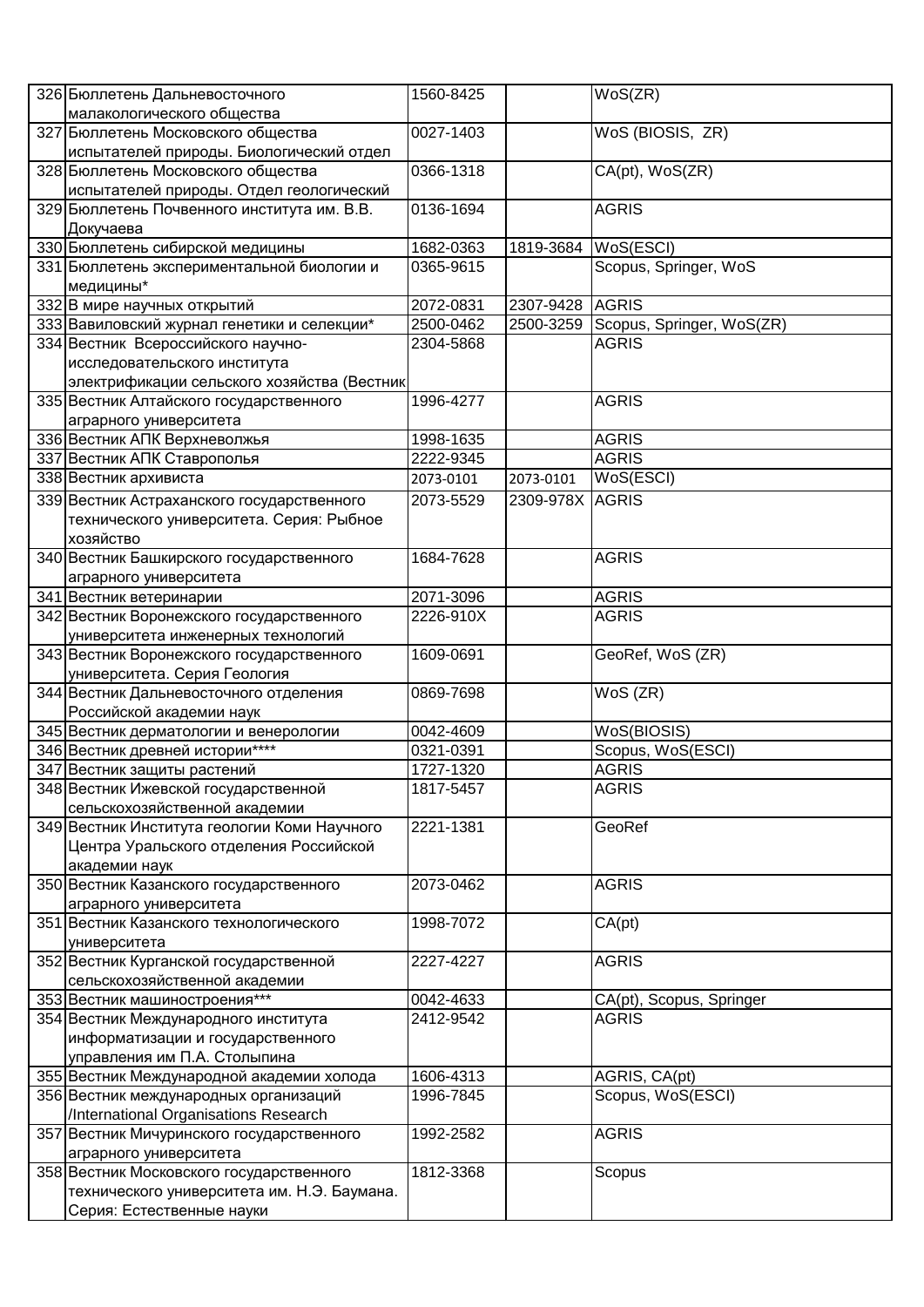| 359 Вестник Московского государственного        | 0236-3941 |           | CA(pt)                                 |
|-------------------------------------------------|-----------|-----------|----------------------------------------|
| технического университета им. Н.Э. Баумана.     |           |           |                                        |
| Серия: Машиностроение                           |           |           |                                        |
| 360 Вестник Московского университета. Серия 1.  | 0579-9368 |           | Scopus, Springer                       |
| Математика. Механика*                           |           |           |                                        |
|                                                 | 0137-0782 |           |                                        |
| 361 Вестник Московского университета. Серия 15. |           |           | MathSciNet, Scopus, Springer, zbMATH   |
| Вычислительная математика и кибернетика*        |           |           |                                        |
| 362 Вестник Московского университета. Серия 16. | 0137-0952 |           | CA(pt), Scopus, Springer, WoS (BIOSIS, |
| Биология*                                       |           |           | ZR)                                    |
| 363 Вестник Московского университета. Серия 17. | 0137-0944 | 1934-7928 | CA(pt), Springer, WoS(BIOSIS)          |
| Почвоведение*                                   |           |           |                                        |
| 364 Вестник Московского университета. Серия 2.  | 0579-9384 | 1728-2101 | CA(core), Scopus, Springer             |
| Химия*                                          |           |           |                                        |
| 365 Вестник Московского университета. Серия 3.  | 0579-9392 |           | CA(pt), Scopus, Springer, WoS          |
| Физика и астрономия*                            |           |           |                                        |
| 366 Вестник Московского университета. Серия 4.  | 0579-9406 |           | CA(pt), GeoRef, Scopus, Springer       |
| Геология*                                       |           |           |                                        |
| 367 Вестник Московского университета. Серия 5.  | 0579-9414 |           | Scopus                                 |
| География                                       |           |           |                                        |
| 368 Вестник Мурманского государственного        | 1560-9278 | 1997-4736 | WoS (ZR)                               |
| технического университета (Вестник МГТУ)        |           |           |                                        |
| 369 Вестник Новосибирского государственного     | 2072-6724 |           | <b>AGRIS</b>                           |
|                                                 |           |           |                                        |
| аграрного университета                          |           |           |                                        |
| 370 Вестник Новосибирского государственного     |           | 2226-3365 | AGRIS, Scopus                          |
| педагогического университета****                |           |           |                                        |
| 371 Вестник НПО им. С.А. Лавочкина***           | 2075-6941 | 2311-3367 | CA(pt), Scopus, Springer, WoS          |
| 372 Вестник Омского государственного аграрного  | 2222-0364 |           | <b>AGRIS</b>                           |
| университета                                    |           |           |                                        |
| 373 Вестник Орловского государственного         | 1990-3618 |           | <b>AGRIS</b>                           |
| аграрного университета                          |           |           |                                        |
| 374 Вестник оториноларингологии                 | 0042-4668 | 2309-1274 | PubMed, Scopus, WoS(BIOSIS)            |
| 375 Вестник офтальмологии                       | 0042-465X | 2309-1282 | PubMed, Scopus                         |
| 376 Вестник Пермского университета. Серия       | 1994-3601 |           | GeoRef                                 |
| Геология                                        |           |           |                                        |
| 377 Вестник Пермского университета.             | 1995-4190 |           | WoS(ESCI)                              |
| Юридические науки                               |           |           |                                        |
| 378 Вестник ПНИПУ. Механика (Вестник            | 2224-9893 | 2226-1869 | Scopus                                 |
| Пермского национального                         |           |           |                                        |
| исследовательского политехнического             |           |           |                                        |
| 379 Вестник Поволжского государственного        | 2306-2827 |           | <b>AGRIS</b>                           |
| технологического университета. Серия Лес,       |           |           |                                        |
| экология, природопользование                    |           |           |                                        |
| 380 Вестник рентгенологии и радиологии          | 0042-4676 |           | PubMed,<br>Scopus                      |
| 381 Вестник Российского государственного        | 2075-3756 |           | <b>AGRIS</b>                           |
|                                                 |           |           |                                        |
| аграрного заочного университета                 |           |           |                                        |
| 382 Вестник Российского государственного        | 1999-3633 |           | CA(pt)                                 |
| университета им. И. Канта                       |           |           |                                        |
| 383 Вестник Российского фонда                   | 1605-8070 | 2410-4639 | CA(pt)                                 |
| фундаментальных исследований                    |           |           |                                        |
| 384 Вестник Российской академии медицинских     | 0869-6047 |           | CA(pt), PubMed, Scopus, WoS(BIOSIS)    |
| наук                                            |           |           |                                        |
| 385 Вестник Российской академии наук*           | 0869-5873 |           | CA(pt), Scopus, Springer, WoS          |
| 386 Вестник Российской сельскохозяйственной     | 2500-2082 |           | AGRIS, CA(pt)                          |
| науки (бывш. Вестник Российской академии        |           |           |                                        |
| сельскохозяйственных наук)                      |           |           |                                        |
| 387 Вестник Рязанского государственного         | 2077-2084 |           | <b>AGRIS</b>                           |
| агротехнологического университета имени П.      |           |           |                                        |
| А. Костычева                                    |           |           |                                        |
|                                                 |           |           |                                        |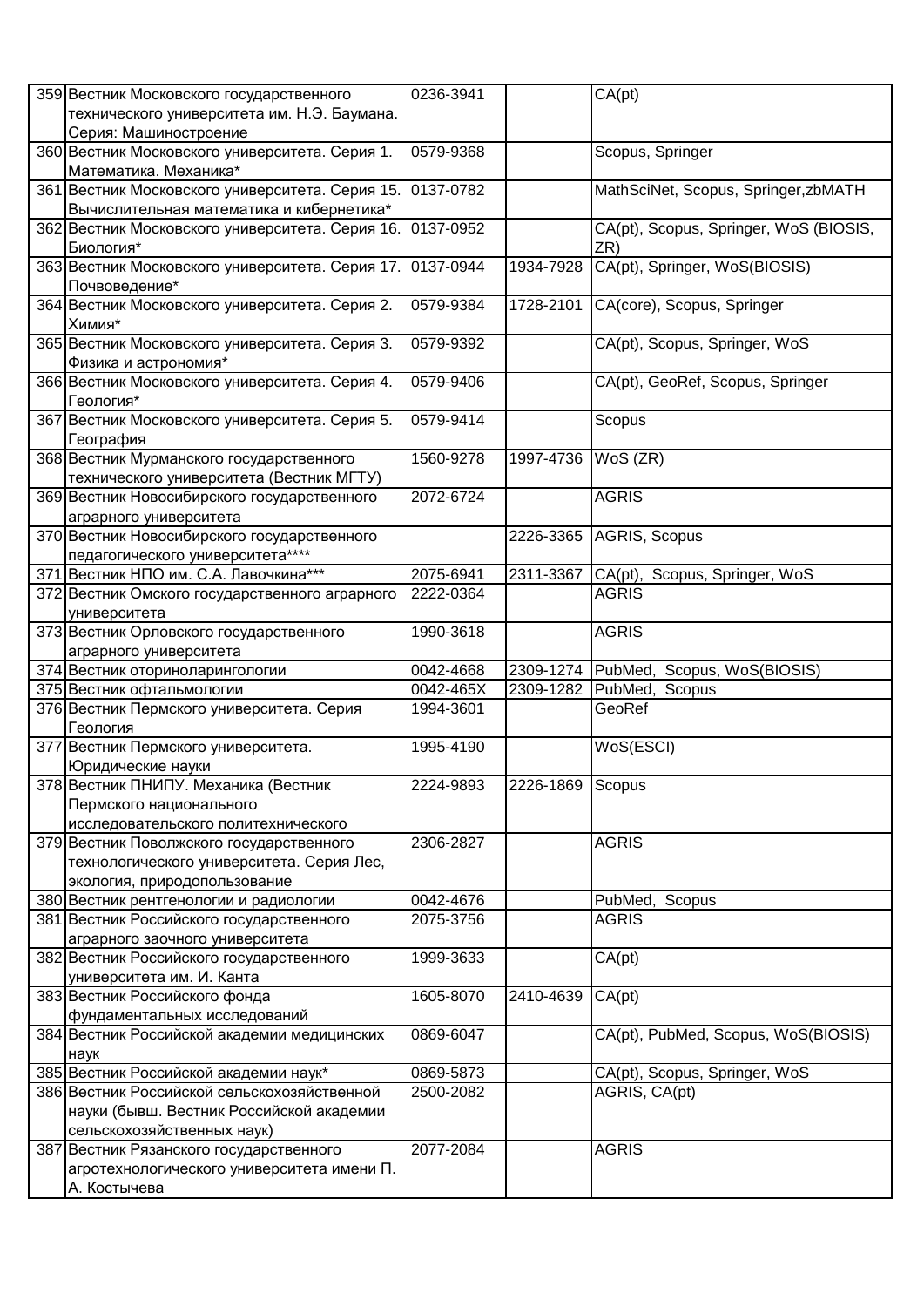| 388 Вестник Самарского государственного        | 1810-5378 |           | zbMATH                                |
|------------------------------------------------|-----------|-----------|---------------------------------------|
| университета. Естественнонаучная серия         |           |           |                                       |
| 389 Вестник Санкт-Петербургского университета. | 1025-3106 |           | Scopus, zbMATH                        |
| Серия 1. Математика. Механика, Астрономия*     |           |           |                                       |
| 390 Вестник Санкт-Петербургского университета. | 1025-8604 |           | WoS(ZR)                               |
| Серия 3. Биология                              |           |           |                                       |
| 391 Вестник Санкт-Петербургского университета. | 1024-8579 |           | CA(core), Scopus                      |
|                                                |           |           |                                       |
| Серия 4. Физика. Химия                         |           |           |                                       |
| 392 Вестник Санкт-Петербургского университета. | 1029-7456 |           | CA(pt), GeoRef, WoS(ZR)               |
| Серия 7. Геология. География                   |           |           |                                       |
| 393 Вестник Саратовского госагроуниверситета   | 1998-6548 |           | <b>AGRIS</b>                          |
| им. Н.И. Вавилова                              |           |           |                                       |
| 394 Вестник славянских культур                 | 2073-9567 |           | WoS(ESCI)                             |
| 395 Вестник Тамбовского государственного       | 0136-5835 |           | CA(pt)                                |
| технического университета                      |           |           |                                       |
| 396 Вестник Тверского государственного         | 1995-0160 |           | WoS (ZR)                              |
| университета. Серия: Биология и экология       |           |           |                                       |
| 397 Вестник Томского государственного          |           |           | WoS(ESCI)                             |
| университета                                   | 1561-7793 |           |                                       |
| 398 Вестник Томского государственного          | 1998-8591 | 2311-2077 | WoS(ZR)                               |
| 399 Вестник Томского государственного          | 1998-8613 | 2311-2387 | WoS(ESCI)                             |
| университета. История                          |           |           |                                       |
| 400 Вестник Томского государственного          | 1998-6645 | 2310-5046 | Scopus                                |
| университета. Филология                        |           |           |                                       |
| 401 Вестник трансплантологии и искусственных   | 1995-1191 | 2412-6160 | Scopus, WoS(ESCI)                     |
| органов                                        |           |           |                                       |
| 402 Вестник Удмуртского университета.          | 1994-9197 | 2076-5959 | Scopus, zbMATH                        |
| Математика, механика, компьютерные             |           |           |                                       |
| науки****                                      |           |           |                                       |
| 403 Вестник Ульяновской государственной        | 1816-4501 |           | <b>AGRIS</b>                          |
|                                                |           |           |                                       |
| сельскохозяйственной академии                  |           |           |                                       |
| 404 Вестник хирургии им. И.И. Грекова          | 0042-4625 |           | PubMed, Scopus                        |
| 405 Вестник Южно-Уральского государственного   | 2310-2748 |           | <b>AGRIS</b>                          |
| университета. Серия Пищевые и                  |           |           |                                       |
| биотехнологии                                  |           |           |                                       |
| 406 Вестник Южно-Уральского государственного   | 2071-0216 |           | 2308-0256 Scopus, WoS(ESCI)           |
| университета. Серия Математическое             |           |           |                                       |
| моделирование и программирование*              |           |           |                                       |
| 407 Ветеринария                                | 0042-4846 |           | CA(pt)                                |
| 408 Ветеринария и кормление                    | 1814-9588 |           | <b>AGRIS</b>                          |
| 409 Ветеринария Кубани                         | 2071-8020 |           | <b>AGRIS</b>                          |
| 410 Виноделие и виноградарство                 | 2073-3631 |           | <b>AGRIS</b>                          |
| 411 Владикавказский математический журнал      | 1683-3414 | 1814-0807 | MathSciNet                            |
| 412 Вода и экология: проблемы и решения        | 2305-3488 |           | Scopus                                |
| 413 Водные ресурсы*                            | 0321-0596 |           | Scopus, Springer, WoS                 |
| 414 Водоснабжение и санитарная техника         | 0321-4044 | 0321-4044 | CA(pt)                                |
| 415 Военно-медицинский журнал                  | 0026-9050 |           | PubMed, Scopus                        |
| 416 Вопросы атомной науки и техники. Серия     | 0202-3822 |           | CA(pt), MathSciNet, Scopus, Springer, |
| Термоядерный синтез***                         |           |           | WoS, zbMATH                           |
| 417 Вопросы атомной науки и техники. Серия:    | 0205-4671 |           | CA(pt), MathSciNet, Scopus, Springer, |
| Физика ядерных реакторов***                    |           |           | WoS, zbMATH                           |
| 418 Вопросы биологической, медицинской и       | 1560-9596 |           | CA(pt)                                |
|                                                |           |           |                                       |
| фармацевтической химии                         |           |           |                                       |
| 419 Вопросы вирусологии                        | 0507-4088 | 2411-2097 | CA(pt), PubMed, Scopus, WoS (BIOSIS,  |
|                                                |           |           | ZR)                                   |
| 420 Вопросы гинекологии, акушерства и          | 1726-1678 | 2414-9152 | Scopus                                |
| перинатологии****                              |           |           |                                       |
| 421 Вопросы государственного и муниципального  | 1999-5431 |           | Scopus, WoS(ESCI)                     |
| управления                                     |           |           |                                       |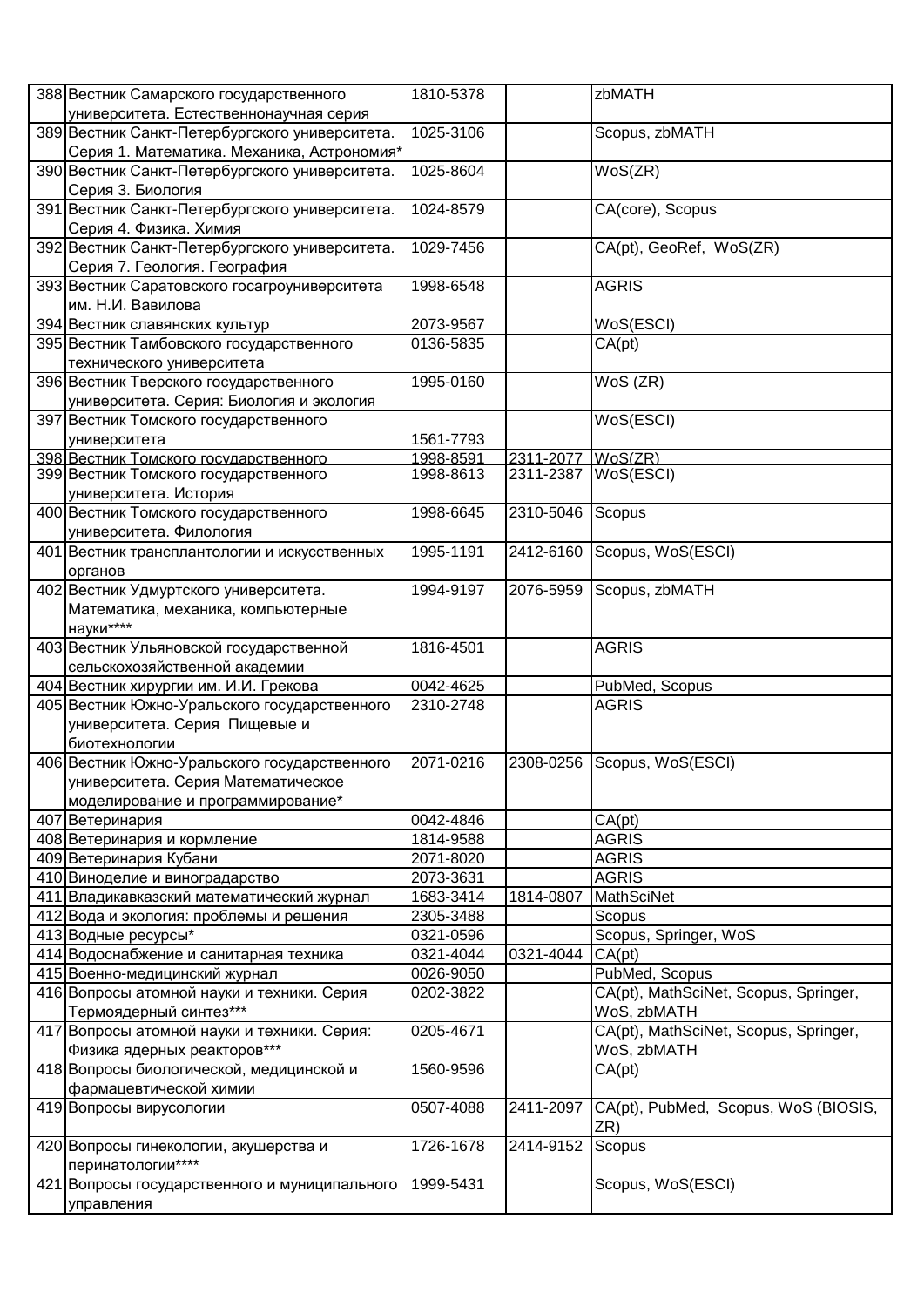| 422 Вопросы детской диетологии****                                     | 1727-5784 | 2414-9519 Scopus |                                         |
|------------------------------------------------------------------------|-----------|------------------|-----------------------------------------|
| 423 Вопросы инженерной сейсмологии***                                  | 0132-2826 | 2311-9586        | GeoRef, Springer                        |
| 424 Вопросы истории                                                    | 0042-8779 | 1938-2561        | WoS                                     |
| 425 Вопросы истории естествознания и техники                           | 0205-9606 |                  | MathSciNet, zbMATH                      |
| 426 Вопросы ихтиологии*                                                | 0042-8752 |                  | Scopus, Springer, WoS(BIOSIS, ZR)       |
|                                                                        |           |                  |                                         |
| 427 Вопросы когнитивной лингвистики                                    | 1812-3228 |                  | Scopus                                  |
| 428 Вопросы курортологии, физиотерапии и                               | 0042-8787 | 2309-1355        | PubMed, Scopus                          |
| лечебной физической культуры                                           |           |                  |                                         |
| 429 Вопросы материаловедения***                                        | 1994-6716 |                  | CA(pt), Scopus, Springer, WoS           |
| 430 Вопросы образования****                                            | 1814-9545 | 2412-4354        | Scopus, WoS(ESCI)                       |
| 431 Вопросы ономастики                                                 | 1994-2400 | 1994-2451        | Scopus                                  |
| 432 Вопросы питания                                                    | 0042-8833 |                  | AGRIS, CA(pt), PubMed, WoS(BIOSIS)      |
| 433 Вопросы практической педиатрии                                     | 1817-7646 |                  | Scopus                                  |
| 434 Вопросы психологии                                                 | 0042-8841 |                  | PubMed, Scopus, WoS                     |
| 435 Вопросы философии**                                                | 0042-8744 |                  | Scopus; WoS                             |
| 436 Вопросы экономики                                                  | 0042-8736 |                  | WoS(ESCI)                               |
| 437 Вопросы языкознания                                                | 0373-658X |                  | Scopus, WoS                             |
| 438 Вопросы гематологии/онкологии и иммунопат                          | 1726-1708 |                  | Scopus                                  |
| ологии в педиатрии*                                                    |           |                  |                                         |
| 439 Вопросы онкологии                                                  | 0507-3758 |                  | PubMed, Scopus, WoS(BIOSIS)             |
| 440 Все материалы. Энциклопедический                                   | 1994-6260 |                  | CA(pt)                                  |
| справочник                                                             |           |                  |                                         |
| 441 Всё о мясе - Теория и практика переработки                         | 2071-2499 |                  | <b>AGRIS</b>                            |
| мяса                                                                   |           |                  |                                         |
| 442 Всероссийский криминологический журнал (до                         |           |                  | Scopus                                  |
| №2 2016 - Криминологический журнал                                     |           |                  |                                         |
| Байкальского государственного университета                             |           |                  |                                         |
| экономики и права)                                                     | 2500-4255 | 2500-1442        |                                         |
| 443 Вулканология и сейсмология*                                        | 0203-0306 |                  | CA(pt), GeoRef, Scopus, Springer, WoS   |
| 444 Высокомолекулярные соединения. Серия А*                            | 2308-1120 | 2412-9844        | CA(core), Scopus, Springer, WoS         |
| 445 Высокомолекулярные соединения. Серия Б*                            | 2308-1139 | 2412-9852        | CA(core), Scopus, Springer, WoS         |
| 446 Высокомолекулярные соединения. Серия С*                            | 2308-1147 | 2412-9860        | CA(core), Scopus, Springer, WoS         |
| 447 Вычислительные технологии                                          | 1560-7534 | 2313-691X        | MathSciNet, zbMATH                      |
| 448 Газовая промышленность                                             | 0016-5581 |                  | CA(pt)                                  |
| 449 Гематология и трансфузиология                                      | 0234-5730 | 2411-3042        | CA(pt), PubMed, Scopus, WoS             |
| 450 Генетика*                                                          | 0016-6758 |                  | PubMed, Scopus, Springer, WoS           |
| 451 Гены и клетки (до 2013 г. - Клеточная                              | 2313-1829 |                  | Scopus                                  |
| трансплантология и тканевая инженерия)                                 |           |                  |                                         |
| 452 География и природные ресурсы*                                     | 0206-1619 |                  | GeoRef, Scopus, Springer                |
| 453 Геодинамика и тектонофизика                                        |           | 2078-502X        | GeoRef, Scopus                          |
| 454 Геология и геофизика*                                              | 0016-7886 |                  | CA(pt), GeoRef, Scopus, WoS             |
|                                                                        | 2078-0575 |                  | GeoRef                                  |
| 455 Геология и минеральные ресурсы Сибири<br>456 Геология нефти и газа | 0016-7894 |                  | CA(pt)                                  |
|                                                                        | 0016-7770 |                  |                                         |
| 457 Геология рудных месторождений*                                     |           |                  | CA(pt), GeoRef, Scopus, Springer, WoS   |
| 458 Геология, геофизика и разработка нефтяных                          | 0234-1581 |                  | CA(pt), GeoRef                          |
| и газовых месторождений                                                |           |                  |                                         |
| 459 Геомагнетизм и аэрономия*                                          | 0016-7940 |                  | CA(pt), GeoRef, Scopus, Springer, WoS   |
| 460 Геоморфология                                                      | 0435-4281 |                  | GeoRef, Scopus, WoS                     |
| 461 Георесурсы                                                         | 1608-5043 | 1608-5078        | GeoRef                                  |
| 462 Геотектоника*                                                      | 0016-853X |                  | CA(pt), GeoRef, Scopus, Springer, WoS   |
| 463 Геофизические исследования                                         | 1818-3735 | 2311-9543        | GeoRef                                  |
| 464 Геофизические процессы и биосфера***                               | 1811-0045 | 2311-9578        | GeoRef, MathSciNet, Scopus, Springer,   |
|                                                                        |           |                  | WoS, zbMATH                             |
| 465 Геохимия*                                                          | 0016-7525 |                  | CA(core), GeoRef, Scopus, Springer, WoS |
|                                                                        |           |                  |                                         |
| 466 Геоэкология, инженерная геология,                                  | 0869-7809 |                  | AGRIS, CA(pt), GeoRef, Scopus,          |
| гидрогеология, геокриология***                                         |           |                  | Springer, WoS                           |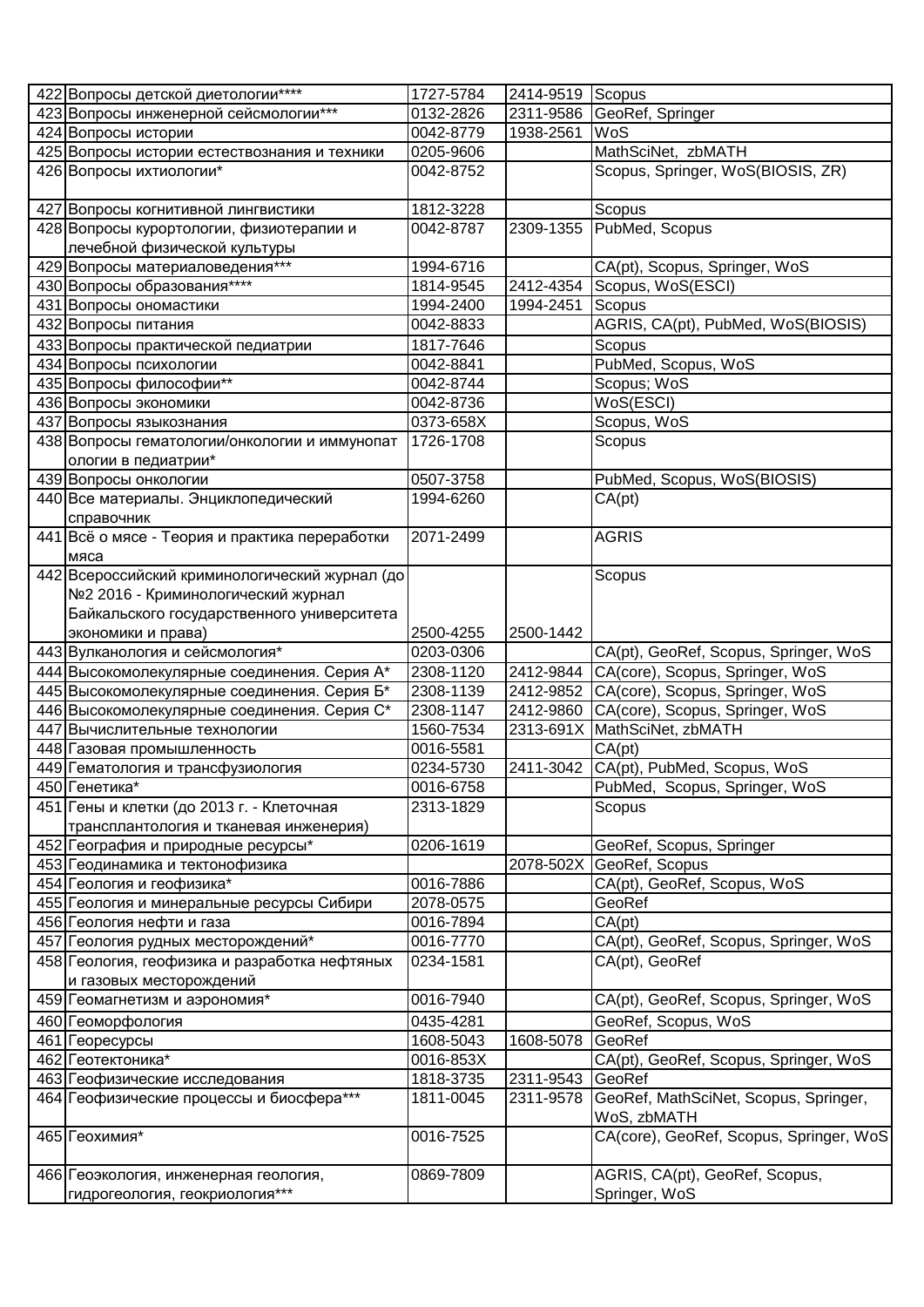| 467 Гигиена и санитария                                                      | 0016-9900              | 2412-0650 | CA(pt), PubMed, Scopus, WoS(BIOSIS)             |
|------------------------------------------------------------------------------|------------------------|-----------|-------------------------------------------------|
| 468 Гидротехническое строительство***                                        | 0016-9714              |           | Scopus                                          |
| 469 Гироскопия и навигация*                                                  | 0869-7035              | 2075-0927 | Scopus, Springer                                |
| 470 Горный журнал                                                            | 0017-2278              |           | CA(pt), Scopus                                  |
| 471 Государство, религия, церковь в России и за                              | 2073-7203              | 2073-7211 | Scopus                                          |
| рубежом                                                                      |                        |           |                                                 |
| 472 Дальневосточный математический журнал                                    | 1608-845X              |           | <b>MathSciNet</b>                               |
| 473 Датчики и системы***                                                     | 1992-7185              |           | Scopus, Springer, WoS, zbMATH                   |
| 474 Дефектоскопия*                                                           | 0130-3082              |           | ADS, GeoRef, Scopus, Springer, WoS              |
| 475 Деформация и разрушение материалов***                                    | 1814-4632              |           | CA(pt), Scopus, Springer                        |
| 476 Диалог со временем                                                       | 2073-7564              |           | Scopus                                          |
| 477 Дискретная математика*                                                   | 0234-0860              | 2305-3143 | MathSciNet, Scopus, zbMATH                      |
| 478 Дискретный анализ и исследование                                         | 1560-7542              |           | MathSciNet, Scopus, Springer, zbMATH            |
| операций***<br>479 Дифференциальные уравнения и процессы                     | 1817-2172              | 1817-2172 | MathSciNet, Scopus, Springer, WoS,              |
| управления***                                                                |                        |           | zbMATH                                          |
| 480 Дифференциальные уравнения*                                              | 0374-0641              |           | Scopus, Springer, WoS, zbMATH                   |
| 481 Доклады Академии наук*                                                   | 0869-5652              |           | CA(core), GeoRef, MathSciNet, Scopus,           |
|                                                                              |                        |           | Springer, WoS, zbMATH                           |
| 482 Доклады Российской академии                                              | 0869-6128              |           | AGRIS, CA(pt), WoS(BIOSIS)                      |
| сельскохозяйственных наук (изменил                                           |                        |           |                                                 |
| название на: Российская                                                      |                        |           |                                                 |
| 483 Достижения науки и техники АПК                                           | 0235-2451              |           | <b>AGRIS</b>                                    |
| 484 Евразиатский энтомологический журнал                                     | 1684-4866              |           | WoS(BIOSIS, ZR)                                 |
| 485 Европейский журнал современного                                          | 2304-9650              | 2305-6746 | WoS(ESCI)                                       |
| образования                                                                  |                        |           |                                                 |
| 486 Естественные и технические науки                                         | 1684-2626              |           | CA(pt)                                          |
| 487 Жидкие кристаллы и их практическое                                       | 1991-3966              |           | CA(pt), Scopus, WoS(ESCI)                       |
| использование****                                                            |                        |           |                                                 |
| 488 Журнал аналитической химии*<br>489 Журнал Вопросы нейрохирургии им. Н.Н. | 0044-4502<br>0042-8817 | 2313-8254 | GeoRef, Scopus, Springer, WoS<br>PubMed, Scopus |
| Бурденко (Вопросы нейрохирургии им. Н.Н.                                     |                        |           |                                                 |
| Бурденко)                                                                    |                        |           |                                                 |
| 490 Журнал высшей нервной деятельности им.                                   | 0044-4677              |           | CA(pt), PubMed, Scopus, WoS                     |
| И.П. Павлова                                                                 |                        |           |                                                 |
| 491 Журнал вычислительной математики и                                       | 0044-4669              |           | ADS, MathSciNet, Scopus, Springer,              |
| математической физики*                                                       |                        |           | WoS, zbMATH                                     |
| 492 Журнал институциональных исследований                                    | 2076-6297              | 2412-6039 | WoS(ESCI)                                       |
| 493 Журнал исследований социальной политики                                  | 1727-0634              |           | Scopus, WoS(ESCI)                               |
| 494 Журнал микробиологии, эпидемиологии и<br>иммунобиологии                  | 0372-9311              |           | CA(pt), PubMed, Scopus, WoS (BIOSIS,<br>ZR)     |
| 495 Журнал неврологии и психиатрии им. С.С.                                  | 1997-7298              | 2309-4729 | PubMed, Scopus                                  |
| Корсакова                                                                    |                        |           |                                                 |
| 496 Журнал неорганической химии*                                             | 0044-457X              |           | CA(core), GeoRef, Scopus, WoS                   |
| 497 Журнал Новой экономической ассоциации                                    | 2221-2264              |           | Scopus, WoS(ESCI)                               |
| 498 Журнал общей биологии***                                                 | 0044-4596              |           | GeoRef, PubMed, Scopus, Springer, WoS           |
| 499 Журнал общей химии*                                                      | 0044-460X              |           | CA(core), GeoRef, Scopus, WoS                   |
| 500 Журнал органической химии*                                               | 0514-7492              |           | CA(core), Scopus, Springer, WoS                 |
| 501 Журнал прикладной химии*                                                 | 0044-4618              |           | CA(core), GeoRef, Scopus, WoS                   |
| 502 Журнал Сибирского федерального                                           | 1997-1389              |           | WoS(ZR)                                         |
| университета. Серия Биология                                                 |                        |           |                                                 |
| 503 Журнал Сибирского федерального                                           | 1997-1397              |           | Scopus                                          |
| университета. Серия Математика и физика                                      |                        |           |                                                 |
| 504 Журнал Сибирского федерального                                           | 1998-2836              |           | CA(pt)                                          |
| университета. Серия: Химия<br>505 Журнал Средневолжского математического     | 2079-6900              |           | zbMATH                                          |
| общества                                                                     |                        |           |                                                 |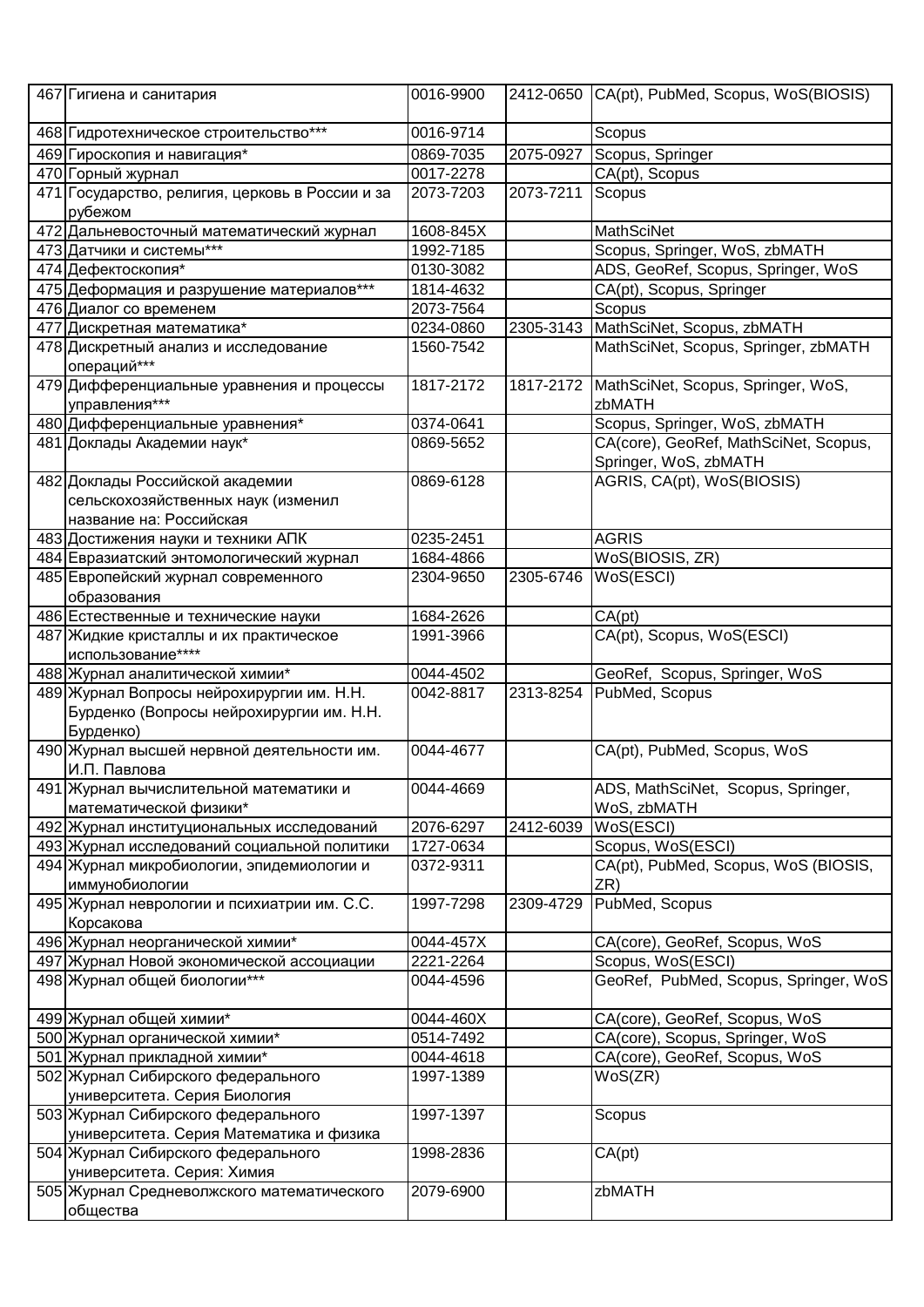| 506 Журнал стресс-физиологии и биохимии                 | 1997-0838 |           | <b>AGRIS</b>                          |
|---------------------------------------------------------|-----------|-----------|---------------------------------------|
| 507 Журнал структурной химии*                           | 0136-7463 |           | Scopus, WoS                           |
| 508 Журнал технической физики*                          | 0044-4642 |           | GeoRef, Scopus, WoS, zbMATH           |
| 509 Журнал физической химии*                            | 0044-4537 |           | CA(core), GeoRef, Scopus, WoS         |
| 510 Журнал эволюционной биохимии и                      | 0044-4529 |           | PubMed, Scopus, Springer, WoS         |
| 511 Журнал экспериментальной и теоретической            | 0044-4510 |           | ADS, CA(core), GeoRef, Scopus,        |
| физики*                                                 |           |           | MathSciNet, WoS, zbMATH               |
| 512 Заводская лаборатория. Диагностика                  | 1028-6861 |           | CA(core), Scopus, Springer, WoS       |
| материалов***                                           |           |           |                                       |
| 513 Заготовительные производства в                      | 1684-1107 | 0044-1805 | CA(pt)                                |
|                                                         |           |           |                                       |
| машиностроении                                          |           |           |                                       |
| 514 Записки Российского минералогического               | 0869-6055 |           | CA(pt), GeoRef, Scopus, Springer, WoS |
| общества*** ****                                        |           |           |                                       |
| 515 Записки Горного института                           | 0135-3500 |           | GeoRef                                |
| 516 Записки научных семинаров ПОМИ РАН***               | 1072-3374 |           | Scopus, zbMATH                        |
| 517 Защита окружающей среды в нефтегазовом              | 2411-7013 |           | CA(pt)                                |
| комплексе                                               |           |           |                                       |
| 518 Земледелие                                          | 0044-3913 |           | <b>AGRIS</b>                          |
| 519 Зернобобовые и крупяные культуры                    | 2309-348X |           | <b>AGRIS</b>                          |
| 520 Зоологический журнал***                             | 0044-5134 |           | CA(pt), Scopus, Springer, WoS         |
| 521 Известия Академии наук. Серия химическая*           | 1026-3500 |           | Scopus, WoS                           |
| 522 Известия вузов. Прикладная химия и                  | 2227-2925 |           | CA(pt)                                |
| биотехнология                                           |           |           |                                       |
| 523 Известия высших учебных заведений.                  | 0579-2975 |           | Scopus, Springer                      |
| Авиационная техника*                                    |           |           |                                       |
| 524 Известия высших учебных заведений.                  | 0016-7762 |           | CA(pt), GeoRef                        |
| Геология и разведка                                     |           |           |                                       |
| 525 Известия высших учебных заведений. Горный 0536-1028 |           |           | CA(pt), GeoRef                        |
|                                                         |           |           |                                       |
| журнал                                                  |           |           |                                       |
| 526 Известия высших учебных заведений. Лесной 0536-1036 |           |           | CA(pt)                                |
| журнал                                                  |           |           |                                       |
| 527 Известия высших учебных заведений.                  | 0021-3446 | 2076-4626 | ADS, MathSciNet, Scopus, Springer,    |
| Математика                                              |           |           | ZbMATH                                |
| 528 Известия высших учебных заведений.                  | 1609-3557 | 2413-6387 | CA(pt)                                |
| Материалы электронной техники***                        |           |           |                                       |
| 529 Известия высших учебных заведений. Нефть            | 0445-0108 |           | CA(pt)                                |
| и газ                                                   |           |           |                                       |
| 530 Известия высших учебных заведений.                  | 0579-3009 |           | AGRIS, CA(pt)                         |
| Пищевая технология                                      |           |           |                                       |
| 531 Известия высших учебных заведений.                  | 1997-308X | 2412-8767 | CA(pt), Scopus, WoS                   |
| Порошковая металлургия и функциональные                 |           |           |                                       |
| покрытия***                                             |           |           |                                       |
| 532 Известия высших учебных заведений.                  | 0021-3462 |           | CA(pt), MathSciNet, Scopus, WoS,      |
| Радиофизика*                                            |           |           | zbMATH                                |
| 533 Известия высших учебных заведений. Северо-0321-3005 |           |           | CA(pt), WoS(ZR)                       |
| Кавказский регион. Серия: Естественные                  |           |           |                                       |
| 534 Известия высших учебных заведений. Северо-0321-2653 |           |           | CA(pt)                                |
| Кавказский регион. Серия: Технические науки             |           |           |                                       |
| 535 Известия высших учебных заведений.                  | 0536-1052 |           | CA(pt)                                |
| Строительство                                           |           |           |                                       |
|                                                         |           |           |                                       |
| 536 Известия высших учебных заведений.                  | 0021-3497 |           | CA(pt). Scopus                        |
| Технология текстильной промышленности                   |           |           |                                       |
| 537 Известия высших учебных заведений.                  | 0021-3411 |           | MathSciNet, Scopus, WoS, zbMATH       |
| Физика*                                                 |           |           |                                       |
| 538 Известия высших учебных заведений. Химия            | 0579-2991 |           | CA(core)                              |
| и химическая технология                                 |           |           |                                       |
| 539 Известия высших учебных заведений.                  | 0021-3438 |           | CA(pt), Scopus, WoS                   |
| Цветная металлургия*                                    |           |           |                                       |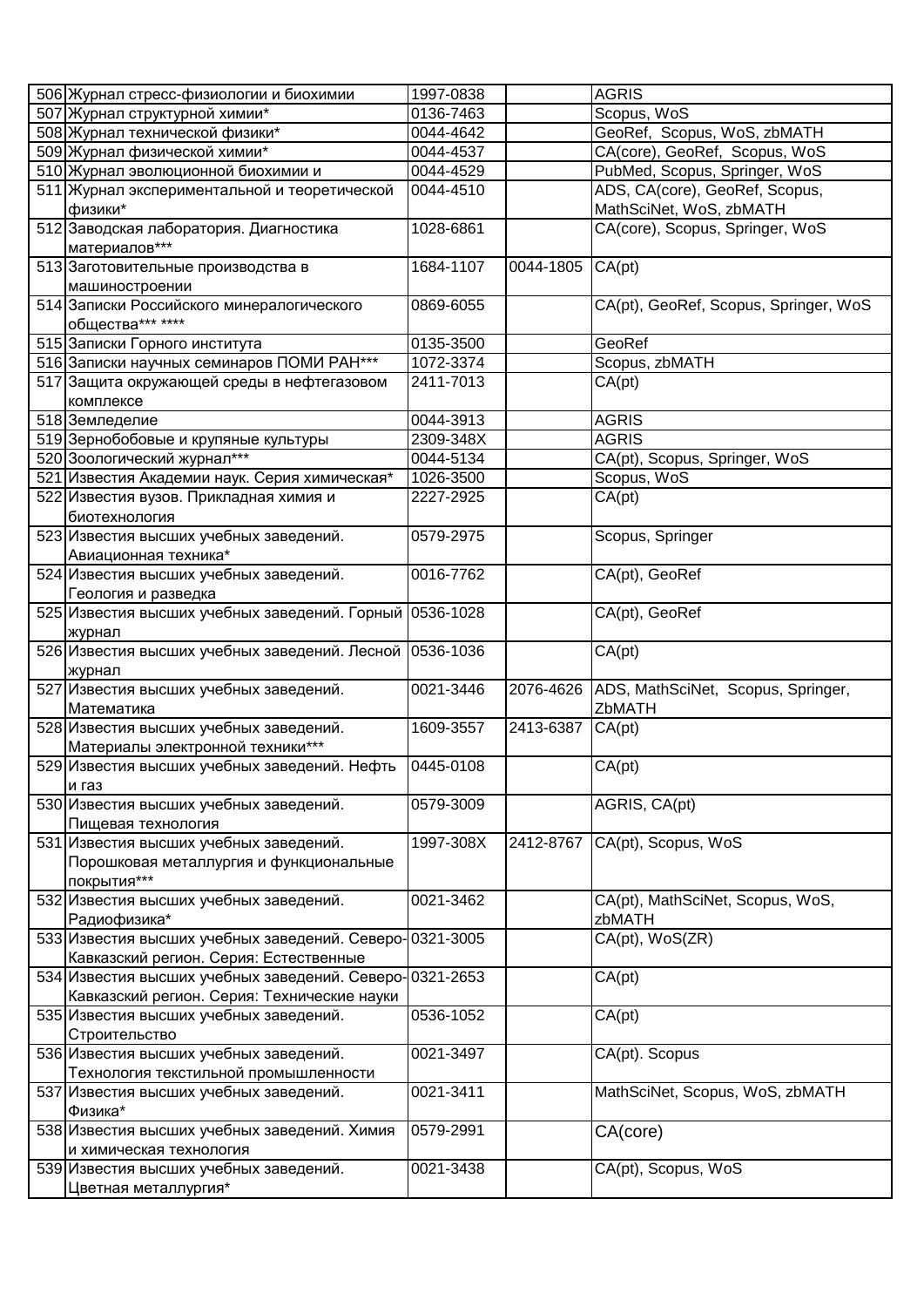| 540 Известия высших учебных заведений. Черная 0368-0797             |           |           | 2410-2091 CA(pt), Scopus              |
|---------------------------------------------------------------------|-----------|-----------|---------------------------------------|
| металлургия***                                                      |           |           |                                       |
| 541 Известия высших учебных заведений.                              | 1561-5405 |           | CA(pt), Scopus, Springer              |
| Электроника***                                                      |           |           |                                       |
| 542 Известия высших учебных заведений.                              | 0204-3327 |           | Scopus                                |
| Ядерная энергетика                                                  |           |           |                                       |
| 543 Известия Института математики и                                 | 2226-3594 | 2410-1737 | zbMATH                                |
| информатики Удмуртского государственного                            |           |           |                                       |
| 544 Известия Иркутского государственного                            | 1997-7670 |           | zbMATH                                |
| университета. Серия «Математика»                                    |           |           |                                       |
| 545 Известия Калининградского государственного                      | 1997-3071 |           | <b>AGRIS</b>                          |
| технического университета                                           |           |           |                                       |
| 546 Известия Нижневолжского                                         | 2071-9485 |           | <b>AGRIS</b>                          |
| агроуниверситетского комплекса. Наука и                             |           |           |                                       |
| высшее профессиональное образование                                 |           |           |                                       |
| 547 Известия Оренбургского государственного                         | 2073-0853 |           | <b>AGRIS</b>                          |
| аграрного университета                                              |           |           |                                       |
| 548 Известия Российской академии наук.                              | 0568-5281 |           | MathSciNet, Scopus, Springer, zbMATH  |
| Механика жидкости и газа*<br>549 Известия Российской академии наук. | 1026-3519 |           | Scopus, WoS, zbMATH                   |
| Механика твердого тела*                                             |           |           |                                       |
| 550 Известия Российской академии наук. Серия                        | 1026-3470 |           | PubMed, Scopus, Springer              |
| Биологическая*                                                      |           |           |                                       |
| 551 Известия Российской академии наук. Серия                        | 0373-2444 |           | Scopus, Springer                      |
| Географическая*                                                     |           |           |                                       |
| 552 Известия Российской академии наук. Серия                        | 1607-0046 |           | MathSciNet, Scopus, WoS, zbMATH       |
| Математическая*                                                     |           |           |                                       |
| 553 Известия Российской академии наук. Серия                        | 1026-3489 |           | CA(core), Scopus, Springer, zbMATH    |
| Физическая*                                                         |           |           |                                       |
| 554 Известия Российской академии наук. Серия                        | 1026-3500 |           | CA(core), Scopus, Wos                 |
| Химическая*                                                         |           |           |                                       |
| 555 Известия Российской академии наук. Теория и                     | 1029-3620 |           | MathSciNet, Scopus, WoS, zbMATH       |
| системы управления*                                                 |           |           |                                       |
| 556 Известия Российской академии наук. Физика                       | 1023-6317 |           | CA(pt), MathSciNet, Scopus, WoS,      |
| атмосферы и океана*                                                 |           |           | zbMATH                                |
| 557 Известия Российской академии наук. Физика                       | 1026-3527 | 1531-8451 | GeoRef, MathSciNet, Scopus, Springer, |
| Земли*<br>558 Известия Российской академии наук.                    | 0002-3310 |           | WoS<br>CA(pt), Scopus, Springer       |
| Энергетика***                                                       |           |           |                                       |
| 559 Известия Русского географического                               | 0869-6071 |           | Scopus, Springer                      |
| общества***                                                         |           |           |                                       |
| 560 Известия Самарского научного центра РАН                         | 1990-5378 |           | WoS(ZR)                               |
| 561 Известия Самарской государственной                              | 1997-3225 |           | <b>AGRIS</b>                          |
| сельскохозяйственной академии                                       |           |           |                                       |
| 562 Известия Саратовского университета. Новая                       | 1816-9791 |           | zbMATH                                |
| серия. Серия, Математика, механика,                                 |           |           |                                       |
| информатика                                                         |           |           |                                       |
| 563 Известия Тимирязевской                                          | 0021-342X |           | AGRIS, CA(pt), WoS(BIOSIS)            |
| сельскохозяйственной академии                                       |           |           |                                       |
| 564 Известия ТИНРО***                                               | 1606-9919 |           | CA(pt), Scopus, Springer, WoS         |
| 565 Известия Томского политехнического                              | 2413-1830 |           | GeoRef, Scopus                        |
| университета. Инжиниринг георесурсов****                            |           |           |                                       |
| 566 Измерительная техника*                                          | 0368-1025 |           | Scopus, WoS                           |
| 567 Иммунология                                                     | 0206-4952 |           | CA(pt), Scopus, WoS(BIOSIS)           |
| 568 Инженерная физика                                               | 2072-9995 |           | CA(pt)                                |
| 569 Инженерная экология                                             | 0204-3483 |           | CA(pt)                                |
| 570 Инженерно-строительный журнал                                   | 2071-4726 | 2071-0305 | Scopus, WoS(ESCI)                     |
| 571 Инновации в АПК: проблемы и перспективы                         | 2311-9535 |           | <b>AGRIS</b>                          |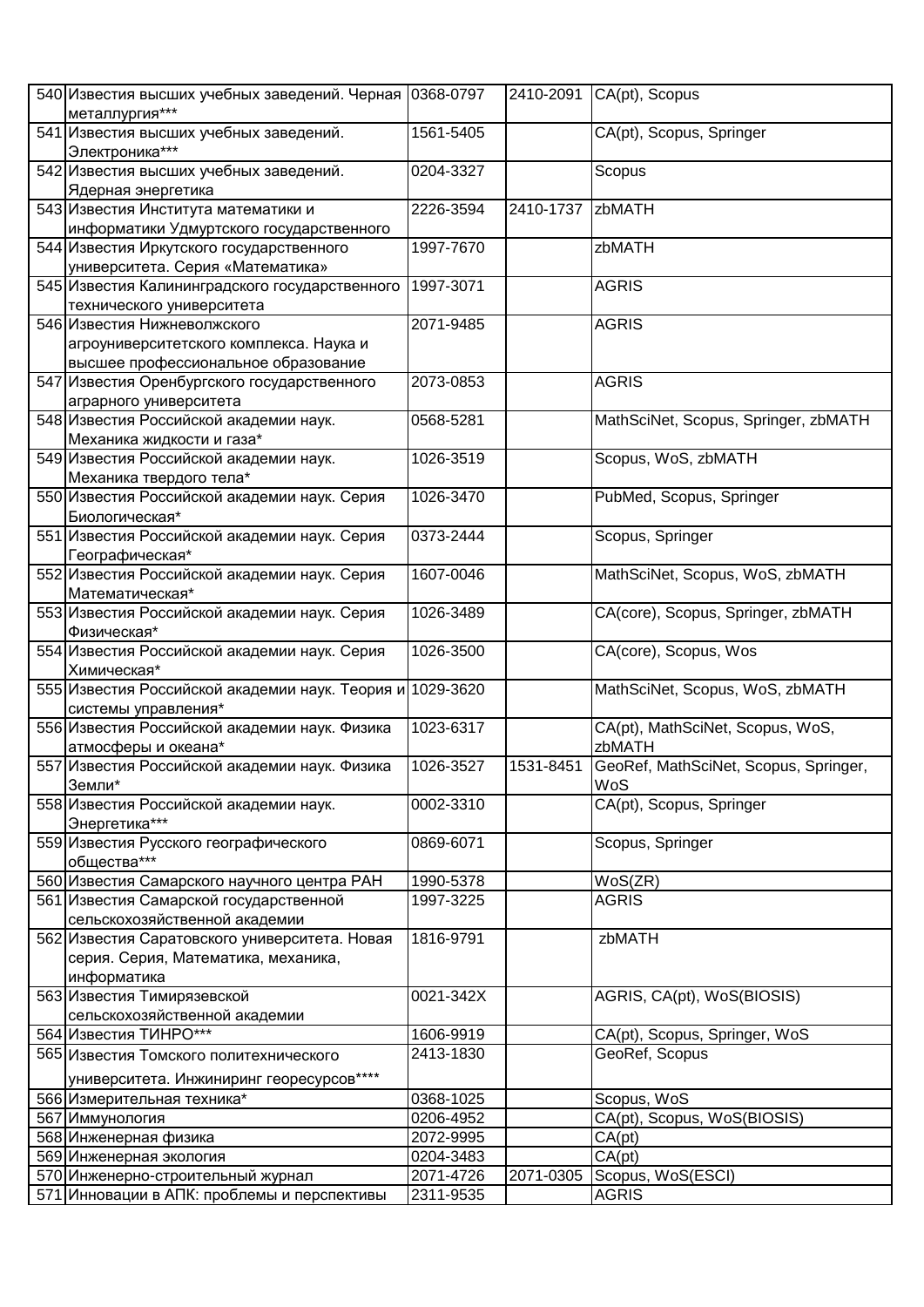| 572 Интеграция образования****               | 1991-9468 | 2308-1058 Scopus |                                         |
|----------------------------------------------|-----------|------------------|-----------------------------------------|
| 573 Инфекционные болезни                     | 1729-9225 | 2414-9691        | Scopus                                  |
| 574 Инфекция и иммунитет                     | 2220-7619 |                  | WoS(ESCI)                               |
| 575 Информационные процессы***               | 1819-5822 | 1819-5822        | Scopus, Springer, WoS                   |
| 576 Искусственный интеллект и принятие       | 2071-8594 |                  | Scopus, Springer                        |
| решений***                                   |           |                  |                                         |
| 577 Исследование Земли из космоса***         | 0205-9614 |                  | CA(pt)                                  |
| 578 Казанский медицинский журнал             | 0368-4814 |                  | WoS(BIOSIS)                             |
| 579 Кардиоваскулярная терапия и профилактика | 1728-8800 |                  | PubMed, Scopus                          |
| 580 Кардиология                              | 0022-9040 |                  | PubMed, Scopus, WoS                     |
| 581 Катализ в промышленности*                | 1816-0387 |                  | CA(pt), Scopus, Springer, WoS           |
| 582 Каучук и резина                          | 0022-9466 |                  | $\overline{CA(pt)}$                     |
| 583 Квантовая электроника*                   | 0368-7147 |                  | Scopus, WoS                             |
| 584 Кинетика и катализ*                      | 0453-8811 |                  | CA(core), Scopus, Springer, WoS         |
| 585 Клеи. Герметики. Технологии*             | 1813-7008 |                  | CA(core), Scopus, Springer              |
| 586 Клеточные технологии в биологии и        | 1814-3490 |                  | Scopus, Springer, WoS                   |
| медицине***                                  |           |                  |                                         |
| 587 Клиническая и экспериментальная          | 2308-1198 |                  | Scopus                                  |
| 588 Клиническая лабораторная диагностика     | 0869-2084 |                  | CA(pt), PubMed, Scopus                  |
| 589 Клиническая медицина                     | 0023-2149 |                  | CA(pt), PubMed, Scopus                  |
| 590 Кожевенно-обувная промышленность         | 0023-4354 |                  | CA(pt)                                  |
| 591 Кокс и химия*                            | 0023-2815 |                  | CA(pt), Scopus, Springer, WoS           |
| 592 Коллоидный журнал*                       | 0023-2912 |                  | CA(core), GeoRef, Scopus, Springer, WoS |
|                                              |           |                  |                                         |
| 593 Композиты и наноструктуры                | 1999-7590 |                  | CA(pt)                                  |
| 594 Компьютерная лингвистика и               | 2221-7932 | 2075-7182        | Scopus                                  |
| интеллектульные технологии                   |           |                  |                                         |
| 595 Компьютерная оптика                      | 0134-2452 |                  | Scopus                                  |
| 596 Конденсированные среды и межфазные       | 1606-867X |                  | CA(pt)                                  |
| границы                                      |           |                  |                                         |
| 597 Кондитерское производство                | 2073-3577 |                  | <b>AGRIS</b>                            |
| 598 Конкурентоспособность в глобальном мире: | 2072-084X |                  | <b>AGRIS</b>                            |
| экономика, наука, технологии                 |           |                  |                                         |
| 599 Конструкции из композиционных материалов | 2073-2562 |                  | CA(pt)                                  |
| 600 Координационная химия*                   | 0132-344X |                  | CA(core), Scopus, WoS                   |
| 601 Кормопроизводство                        | 1562-0417 |                  | <b>AGRIS</b>                            |
| 602 Коррозия: материалы, защита***           | 1813-7016 |                  | CA(pt). Scopus, Springer, WoS           |
| 603 Космические исследования*                | 0023-4206 |                  | ADS, Scopus, Springer, WoS              |
| 604 Краткие сообщения по физике*             | 0455-0595 |                  | ADS, CA(pt), Scopus, Springer, WoS      |
| 605 Криминологический журнал Байкальского    | 1996-7756 | 2071-8721        | Scopus                                  |
| государственного университета экономики и    |           |                  |                                         |
| права (с № № за 2016 - Всероссийский         |           |                  |                                         |
| криминологический журнал)                    |           |                  |                                         |
| 606 Криосфера Земли*                         | 1560-7496 |                  | GeoRef, Scopus                          |
| 607 Кристаллография*                         | 0023-4761 |                  | CA(core), Scopus, WoS, Springer,        |
|                                              |           |                  | zbMATH                                  |
| 608 Кузнечно-штамповочное производство.      | 0234-8241 |                  | CA(pt)                                  |
| Обработка материалов давлением               |           |                  |                                         |
| 609 Культурно-историческая психология        | 1816-5435 | 2224-8935        | WoS(ESCI)                               |
| 610 Лакокрасочные материалы и их применение  | 0130-9013 |                  | CA(pt)                                  |
| 611 Лед и снег                               | 2076-6734 |                  | GeoRef                                  |
| 612 Лесоведение***                           | 0024-1148 |                  | AGRIS, CA(pt), Scopus, Springer, WoS,   |
|                                              |           |                  | WoS (BIOSIS, ZR)                        |
| 613 Лесотехнический журнал                   | 2222-7962 |                  | <b>AGRIS</b>                            |
| 614 Литейное производство                    | 0024-449X |                  | CA(pt)                                  |
| 615 Литология и полезные ископаемые*         | 0024-497X |                  | GeoRef, Scopus, WoS                     |
| 616 Логос                                    | 0869-5377 |                  | Scopus, WoS(ESCI)                       |
| 617 Макрогетероциклы                         | 1998-9539 |                  | CA(pt), Scopus, WoS                     |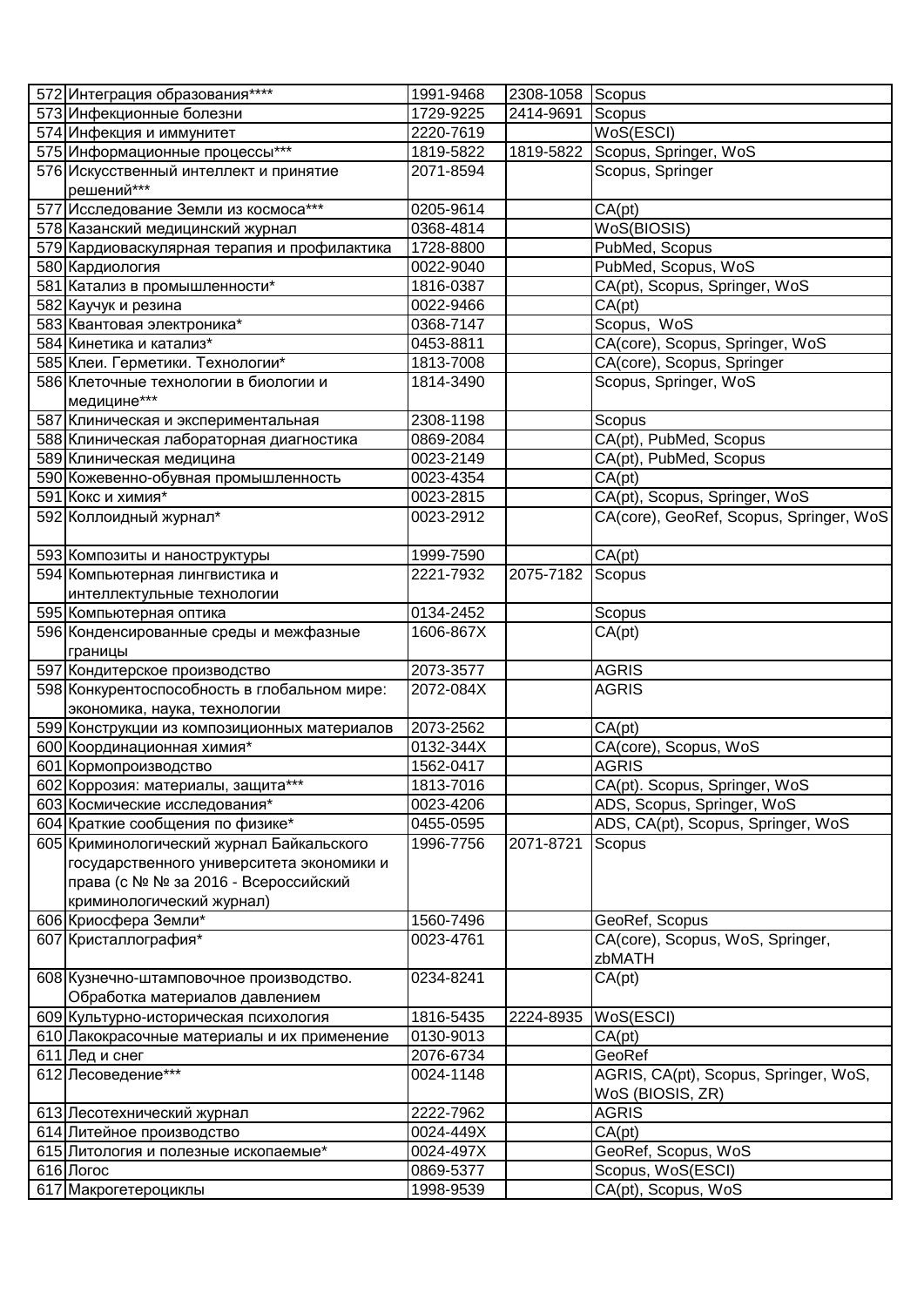| 618 Масличные культуры. Научно-технический                 | 2412-608X |           | <b>AGRIS</b>                                   |
|------------------------------------------------------------|-----------|-----------|------------------------------------------------|
| бюллетень Всероссийского научно-                           |           |           |                                                |
| исследовательского института масличных                     |           |           |                                                |
| культур                                                    |           |           |                                                |
| 619 Масложировая промышленность                            | 0025-4649 |           | AGRIS, CA(pt)                                  |
| 620 Масс-спектрометрия***                                  | 1817-969X | 1817-9746 | CA(pt); Scopus, Springer, WoS                  |
| 621 Математическая биология и биоинформатика               |           | 1994-6538 | CA(pt), Scopus                                 |
| 622 Математическая теория игр и её                         | 2074-9872 |           | Scopus, Springer, WoS, zbMATH                  |
| 623 Математические заметки*                                | 0025-567X |           | MathSciNet, Scopus, WoS, zbMATH                |
| 624 Математические структуры и моделирование               | 2222-8799 | 2222-8772 | MathSciNet, zbMATH                             |
| 625 Математические труды*                                  | 1560-750X |           | MathSciNet, Scopus, Springer, zbMATH           |
|                                                            |           |           |                                                |
| 626 Математический сборник*                                | 0368-8666 | 2305-2783 | ADS, MathSciNet, Scopus, WoS,                  |
|                                                            |           |           | zbMATH                                         |
| 627 Математическое моделирование*                          | 2070-0482 | 2070-0490 | Scopus, MathSciNet, WoS, zbMATH                |
| 628 Материаловедение***                                    | 1684-579X |           | CA(pt), Scopus, Springer, WoS                  |
| 629 Медиаобразование                                       | 1994-4160 | 1994-4195 | WoS(ESCI)                                      |
| 630 Медицина труда и промышленная экология                 | 1026-9428 |           | CA(pt), PubMed, Scopus, WoS(BIOSIS)            |
|                                                            | 2073-7998 |           |                                                |
| 631 Медицинская генетика                                   | 1563-0625 | 2313-741X | CA(pt)                                         |
| 632 Медицинская иммунология                                |           |           | Scopus<br>CA(pt), PubMed, Scopus, WoS (BIOSIS, |
| 633 Медицинская паразитология и паразитарные               | 0025-8326 |           | ZR)                                            |
| болезни                                                    | 0025-8075 |           | PubMed, Scopus                                 |
| 634 Медицинская техника*                                   |           |           |                                                |
| 635 Медицинский вестник Северного Кавказа                  | 2073-8137 | 2073-8145 | Scopus                                         |
| 636 Международные научные исследования                     | 2076-9563 |           | <b>AGRIS</b>                                   |
| 637 Международные процессы                                 | 1728-2756 | 1811-2773 | Scopus                                         |
| 638 Международный вестник ветеринарии                      | 2072-2419 |           | <b>AGRIS</b>                                   |
| 639 Международный научно-исследовательский                 | 2303-9868 | 2227-6017 | <b>AGRIS</b>                                   |
| журнал                                                     |           |           |                                                |
| 640 Международный научный журнал                           | 1995-4638 |           | <b>AGRIS</b>                                   |
| 641 Международный сельскохозяйственный<br>журнал           | 0235-7801 |           | <b>AGRIS</b>                                   |
| 642 Международный технико-экономический                    | 1995-4646 |           | <b>AGRIS</b>                                   |
| журнал                                                     |           |           |                                                |
| 643 Мелиорация и водное хозяйство                          | 0235-2524 |           | CA(pt), Scopus                                 |
| 644 Мембраны и мембранные технологии***                    | 2218-1172 | 2218-1180 | CA(core), Scopus, Springer, WoS                |
| 645 Металловедение и термическая обработка                 | 0026-0819 |           | Scopus, Springer, WoS                          |
| металлов*                                                  |           |           |                                                |
| 646 Металлургия машиностроения                             | 2075-0773 |           | CA(pt)                                         |
| 647 Металлы*                                               | 0869-5733 |           | CA(pt), Scopus                                 |
| 648 Метеорология и гидрология*                             | 0130-2906 |           | CA(pt), GeoRef, Scopus, WoS                    |
| 649 Механика композиционных материалов и                   | 1029-6670 |           | CA(pt)                                         |
| конструкций                                                |           |           |                                                |
| 650 Микология и фитопатология                              | 0026-3648 |           | Scopus, WoS(BIOSIS)                            |
| 651 Микробиология*                                         | 0026-3656 | 1608-3237 | PubMed, Scopus, WoS                            |
| 652 Микроэлектроника*                                      | 0544-1269 |           | Scopus, Springer                               |
| 653 Микроэлементы в медицине                               | 1607-9957 |           | CA(pt)                                         |
| 654 Минеральные ресурсы России: экономика и                | 0869-3188 |           | GeoRef                                         |
| управление                                                 |           |           |                                                |
| 655 Мир России                                             | 1811-038X | 1811-0398 | Scopus, WoS(ESCI)                              |
| 656 Мировая экономика и международные<br>отношения (МЭиМО) | 0131-2227 |           | Scopus                                         |
| 657 Моделирование и анализ информационных                  | 1818-1015 | 2313-5417 | Scopus, Springer                               |
| систем***                                                  |           |           |                                                |
| 658 Молекулярная биология*                                 | 0026-8984 |           | PubMed, Scopus, WoS                            |
| 659 Молекулярная генетика, микробиология и<br>вирусология* | 0208-0613 |           | CA(pt), PubMed, Scopus, WoS                    |
| 660 Молекулярная медицина                                  | 1728-2918 |           | CA(pt)                                         |
| 661 Молочная промышленность                                | 0026-9026 |           | <b>AGRIS</b>                                   |
|                                                            |           |           |                                                |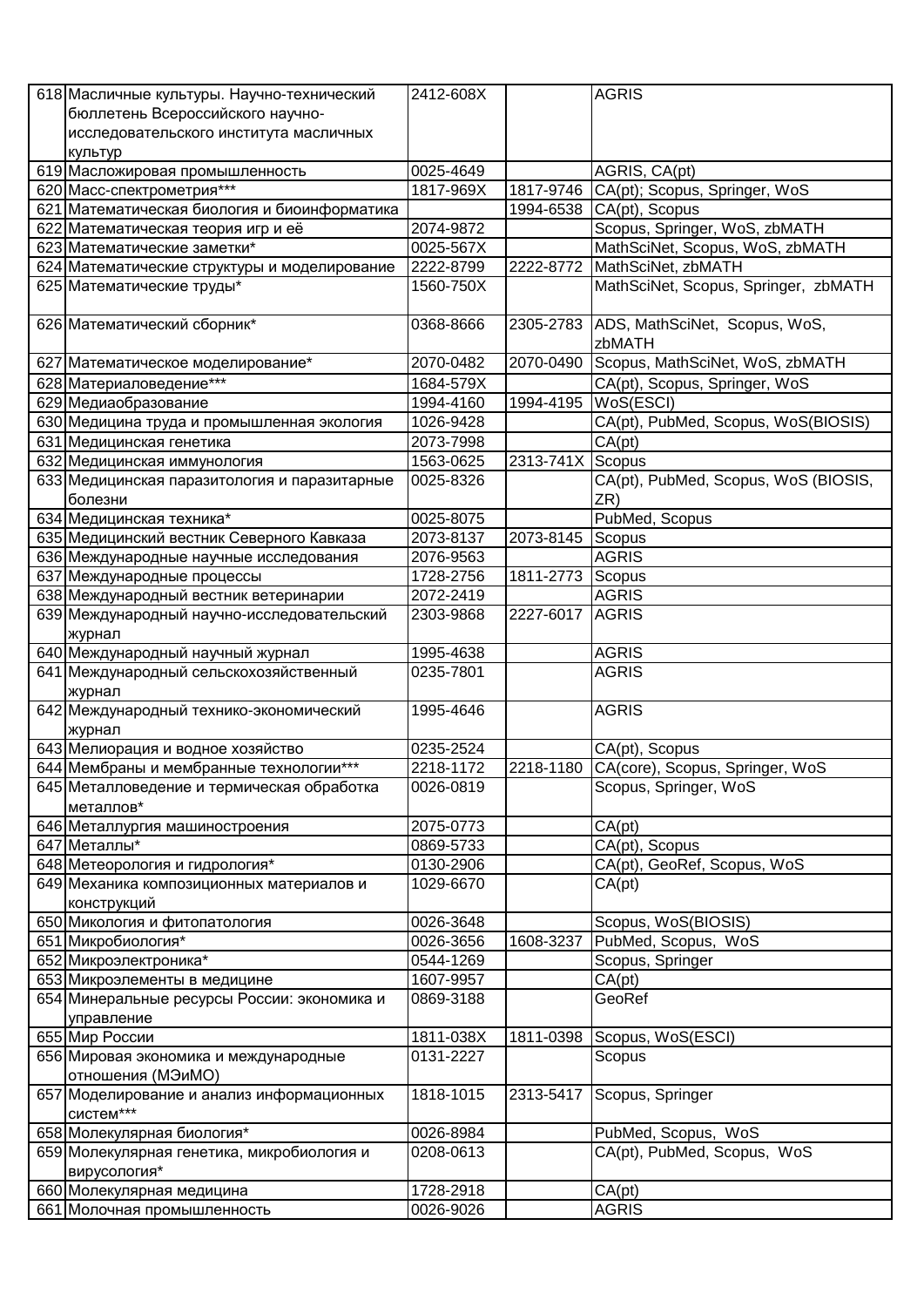| 662 Молочное и мясное скотоводство                               | 0026-9034              |                  | <b>AGRIS</b>                                              |
|------------------------------------------------------------------|------------------------|------------------|-----------------------------------------------------------|
| 663 Молочнохозяйственный вестник                                 | 2225-4269              |                  | <b>AGRIS</b>                                              |
| 664 Мониторинг общественного мнения:                             |                        | 2219-5467        | Scopus                                                    |
| экономические и социальные перемены****                          |                        |                  |                                                           |
| 665 Морские интеллектуальные технологии                          | 2073-7173              |                  | WoS(ESCI)                                                 |
| 666 Морфология                                                   | 0004-1947              |                  | PubMed, Scopus                                            |
| 667 Московский экономический журнал                              |                        | 2413-046X        | AGRIS                                                     |
| 668 Мясная индустрия                                             | 0869-3528              |                  | <b>AGRIS</b>                                              |
| 669 Надежность и безопасность энергетики***                      | 1999-5555              |                  | Scopus, Springer                                          |
| 670 Нано- и микросистемная техника                               | 1813-8586              |                  | CA(pt)                                                    |
| 671 Наноиндустрия                                                | 1993-8578              |                  | $\overline{CA}$ (pt)                                      |
| 672 Наносистемы: физика, химия, математика                       | 2220-8054              | 2305-7971        | CA(pt)                                                    |
| 673 Нанотехнологии в строительстве: научный                      | 2075-8545              |                  | CA(pt), WoS(ESCI)                                         |
| интернет-журнал                                                  |                        |                  |                                                           |
| 674 Наука в центральной России                                   | 2305-2538              |                  | <b>AGRIS</b>                                              |
| 675 Научная визуализация                                         |                        | 2079-3537        | Scopus                                                    |
| 676 Научно-техническая информация. Серия 1*                      | 0548-0019              |                  | Scopus, Springer                                          |
| 677 Научно-техническая информация. Серия 2*                      | 0548-0027              |                  | Springer, WoS(ESCI)                                       |
| 678 Научно-технический вестник ОАО "НК                           | 2074-2339              |                  | CA(pt)                                                    |
| "Роснефть"                                                       |                        |                  |                                                           |
| 679 Научные и технические аспекты охраны                         | 0869-1002              |                  | CA(pt)                                                    |
| окружающей среды                                                 |                        |                  |                                                           |
| 680 Научный журнал КубГАУ (Политематический                      | 1990-4665              |                  | <b>AGRIS</b>                                              |
| сетевой электронный научный журнал                               |                        |                  |                                                           |
| Кубанского государственногоаграрного                             |                        |                  |                                                           |
| университета)                                                    |                        |                  |                                                           |
| 681 Научный журнал Российского НИИ проблем                       | 2222-1816              |                  | <b>AGRIS</b>                                              |
| мелиорации                                                       |                        |                  |                                                           |
| 682 Неврологический журнал****                                   | 1560-9545              | 2413-0699        | Scopus                                                    |
| 683 Неврология, нейропсихиатрия,                                 |                        | 2310-1342        | Scopus                                                    |
|                                                                  |                        |                  |                                                           |
| психосоматика****                                                | 2074-2711              |                  |                                                           |
| 684 Недропользование XXI век                                     | 1998-4685              |                  | CA(pt)                                                    |
| 685 Нейрохимия*                                                  | 1027-8133              |                  | Scopus                                                    |
| 686 Нелинейная динамика                                          | 1816-448X              | 1817-5155        | Scopus, zbMATH                                            |
| 687 Неорганические материалы*                                    | 0002-337X              |                  | CA(core), GeoRef, Scopus, WoS                             |
| 688 Нефтепромысловое дело                                        | 0207-2351              |                  | CA(pt)                                                    |
| 689 Нефтехимия*                                                  | 0028-2421              |                  | CA(core), Scopus, WoS                                     |
| 690 Нефтяное хозяйство                                           | 0028-2448              | 0028-2448        | CA(pt), Scopus                                            |
| 691 Нечеткие системы и мягкие вычисления                         | 1819-4362              |                  | zbMath                                                    |
| 692 Нива Поволжья                                                | 1998-6092              |                  | <b>AGRIS</b>                                              |
| 693 Новейшая история России                                      | 2219-9659              | 2309-7973 Scopus |                                                           |
| 694 Новое литературное обозрение                                 | 0869-6365              |                  | WoS                                                       |
| 695 Новости систематики низших растений****                      | 0568-5435              |                  | Scopus                                                    |
| 696 Новые огнеупоры*                                             | 1683-4518              |                  | CA(pt), Scopus, WoS                                       |
| 697 Новый исторический вестник                                   | 2072-9286              |                  | Scopus, WoS(ESCI)                                         |
| 698 Новый мир                                                    | 0130-7673              |                  | WoS                                                       |
| 699 Новый филологический вестник                                 | 2072-9316              |                  | WoS(ESCI)                                                 |
| 700 Обзорный журнал по химии*                                    | 2218-1148              |                  | Springer                                                  |
| 701 Обогащение руд                                               | 0202-3776<br>1729-6552 |                  | CA(pt), Scopus                                            |
| 702 Оборонный комплекс - научно-техническому<br>прогрессу России |                        |                  | CA(pt)                                                    |
| 703 Общая реаниматология                                         | 1813-9779              |                  | Scopus                                                    |
| 704 Овощи России                                                 | 2072-9146              |                  | <b>AGRIS</b>                                              |
| 705 Ожирение и метаболизм                                        | 2071-8713              | 2306-5524        | Scopus                                                    |
| 706 Океанология*                                                 | 0030-1574              |                  | CA(pt), GeoRef, Scopus, WoS                               |
| 707 Онкоурология****                                             | 1726-9776              | 1996-1812        | Scopus, WoS(ESCI)                                         |
| 708 Онтогенез*                                                   | 0475-1450              |                  | PubMed, Scopus, Scopus*, WoS*<br>CA(pt), Scopus, Springer |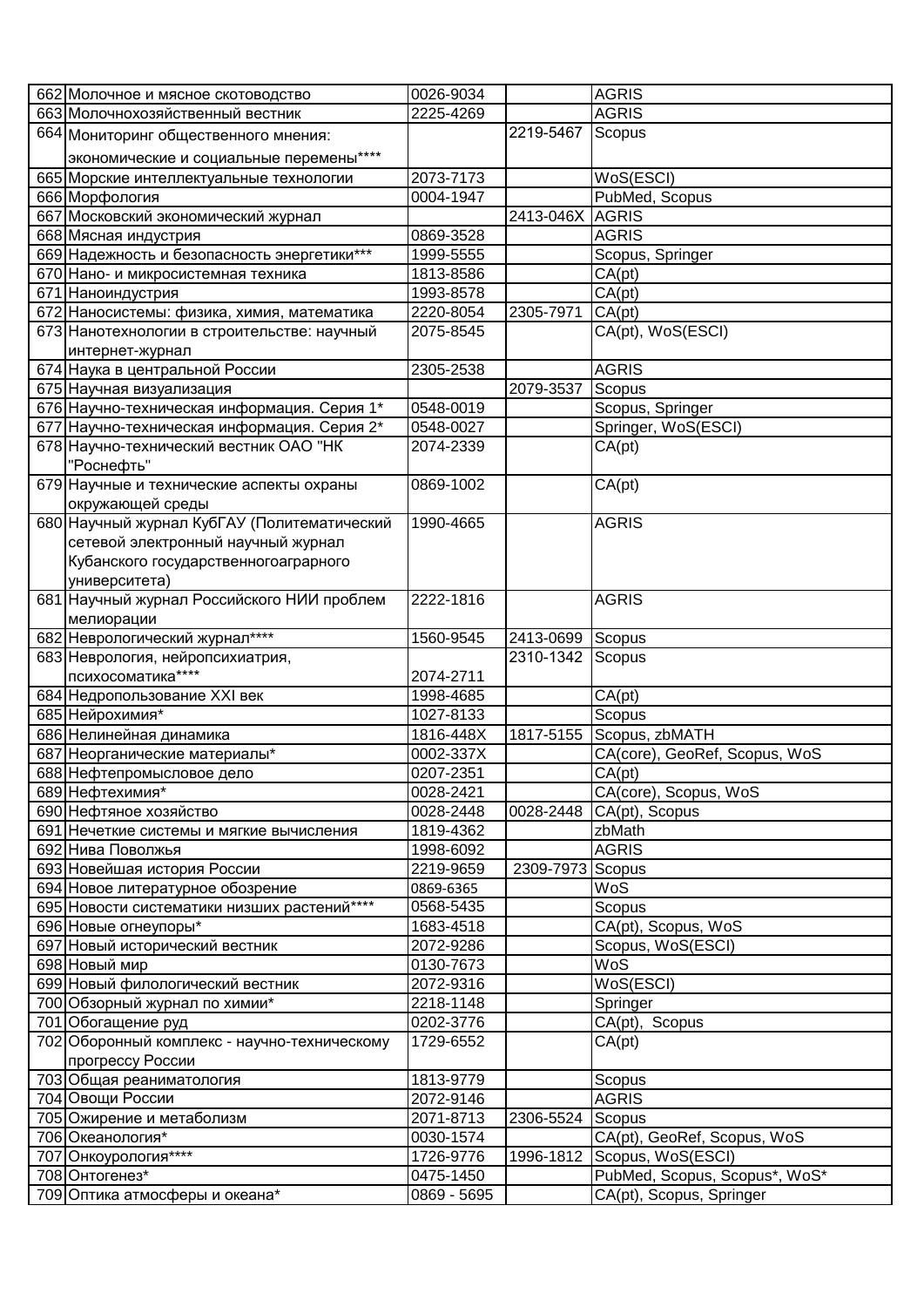| 710 Оптика и спектроскопия*                                | 0030-4034 |                  | ADS, Scopus, WoS                              |
|------------------------------------------------------------|-----------|------------------|-----------------------------------------------|
| 711 Оптический журнал*                                     | 0030-4042 |                  | Scopus, Springer, WoS                         |
| 712 Ортопедия, травматология и                             | 2309-3994 | 2410-8731        | Scopus                                        |
| восстановительная хирургия детского                        |           |                  |                                               |
| возраста****                                               |           |                  |                                               |
| 713 Основания, фундаменты и механика грунтов*              | 0030-6223 |                  | Scopus, Springer, WoS                         |
| 714 Отечественная геология                                 | 0869-7175 |                  | CA(pt), GeoRef                                |
| 715 Палеонтологический журнал*                             | 0031-031X |                  | GeoRef, Scopus, Springer, WoS                 |
| 716 Паразитология***                                       | 0031-1847 |                  | PubMed, Scopus, WoS (BIOSIS, ZR)              |
|                                                            | 0031-2991 |                  |                                               |
| 717 Патологическая физиология и                            |           |                  | CA(pt), PubMed, Scopus                        |
| экспериментальная терапия                                  |           |                  |                                               |
| 718 Педиатрия. Журнал им. Г.Н. Сперанского****             | 0031-403X |                  | 1990-2182 Scopus, WoS(BIOSIS)<br><b>AGRIS</b> |
| 719 Пермский аграрный вестник                              | 2307-2873 |                  |                                               |
| 720 Перспективные материалы***                             | 1028-978X |                  | CA(pt), Scopus, Springer, WoS                 |
| 721 Петрология*                                            | 0869-5903 |                  | GeoRef, Scopus, Springer, WoS                 |
| 722 Пиво и напитки                                         | 2072-9650 |                  | AGRIS, CA(pt)                                 |
| 723 Письма в Астрономический журнал*                       | 0320-0108 |                  | ADS, Scopus, Springer, WoS                    |
| 724 Письма в Журнал технической физики*                    | 0320-0116 |                  | Scopus, Springer, WoS                         |
| 725 Письма в журнал Физика элементарных                    | 1814-5957 | 1814-5973        | Scopus, Springer, WoS                         |
| частиц и атомного ядра*                                    |           |                  |                                               |
| 726 Письма в Журнал экспериментальной и                    | 0370-274X |                  | CA(core), Scopus, Springer, WoS               |
| теоретической физики*                                      |           |                  |                                               |
| 727 Письма о материалах                                    | 2218-5046 | 2410-3535        | Scopus                                        |
| 728 Пищевая промышленность                                 | 0235-2486 |                  | AGRIS, CA(pt)                                 |
| 729 Пищевые ингредиенты: сырье и добавки                   | 2073-3526 |                  | CA(pt)                                        |
| 730 Пластические массы***                                  | 0544-2901 |                  | CA(pt), Scopus                                |
| 731 Поверхность: рентгеновские, синхротронные              | 0207-3528 |                  | CA(pt), Scopus, Springer                      |
| и нейтронные исследования*                                 |           |                  |                                               |
| 732 Поволжский экологический журнал***                     | 1684-7318 |                  | CA(pt), Scopus, Springer, WoS, WoS(ZR)        |
| 733 Пожаровзрывобезопасность                               | 0869-7493 |                  | CA(pt)                                        |
| 734 Полис. Политические исследования                       | 1026-9487 | 1684-0070        | Scopus                                        |
| 735 Политравма****                                         | 1819-1495 |                  | Scopus                                        |
| 736 Почвоведение*                                          | 0032-180X |                  | GeoRef, Scopus, Springer, WoS                 |
| 737 Право - Журнал Высшей школы экономики                  | 2072-8166 |                  | $\overline{\mathsf{WoS}}$ (ESCI)              |
| 738 Правозащитник                                          | 2309-4346 |                  | <b>AGRIS</b>                                  |
| 739 Практика противокоррозионной защиты                    | 1998-5738 |                  | CA(pt)                                        |
| 740 Приборы и техника эксперимента*                        | 0032-8162 |                  | ADS, Scopus, WoS                              |
| 741 Прикладная биохимия и микробиология*                   | 0555-1099 |                  | CA(core), PubMed, Scopus, Springer,           |
|                                                            |           |                  | WoS                                           |
| 742 Прикладная математика и механика*                      | 0032-8235 |                  | ADS, MathSciNet, Scopus, WoS, zbMATH          |
|                                                            |           |                  |                                               |
| 743 Прикладная механики и техническая физики               | 0869-5032 |                  | MathSciNet, Scopus, Springer, WoS,            |
| (ПМТФ. Прикладная механика, техническая                    |           |                  | zbMATH                                        |
| физика)*                                                   |           |                  |                                               |
| 744 Прикладная эконометрика****                            | 1993-7601 | 2410-6445 Scopus |                                               |
| 745 Принципы экологии                                      |           | 2304-6465        | WoS(ZR)                                       |
| 746 Природа                                                | 0032-874X |                  | CA(pt)                                        |
| 747 Проблемы агрохимии и экологии                          | 2072-0386 |                  | <b>ARGIS</b>                                  |
| 748 Проблемы анализа****                                   | 2306-3424 | 2306-3432        | Scopus                                        |
| 749 Проблемы биологии продуктивных животных                | 1996-6733 |                  | <b>AGRIS</b>                                  |
| 750 Проблемы ветеринарной санитарии, гигиены<br>и экологии | 2075-1818 |                  | AGRIS, CA(pt)                                 |
| 751 Проблемы информационной безопасности.                  | 2071-8217 | 2071-8217        | Scopus, Springer                              |
| Компьютерные системы***                                    |           |                  |                                               |
| 752 Проблемы машиностроения и                              | 0234-6206 |                  | CA(pt), Scopus, Springer                      |
| 753 Проблемы машиностроения и надежности                   | 0235-7119 |                  | CA(pt); Scopus, Springer                      |
| машин*                                                     |           |                  |                                               |
| 754 Проблемы музыкальной науки                             | 1997-0854 |                  | Scopus                                        |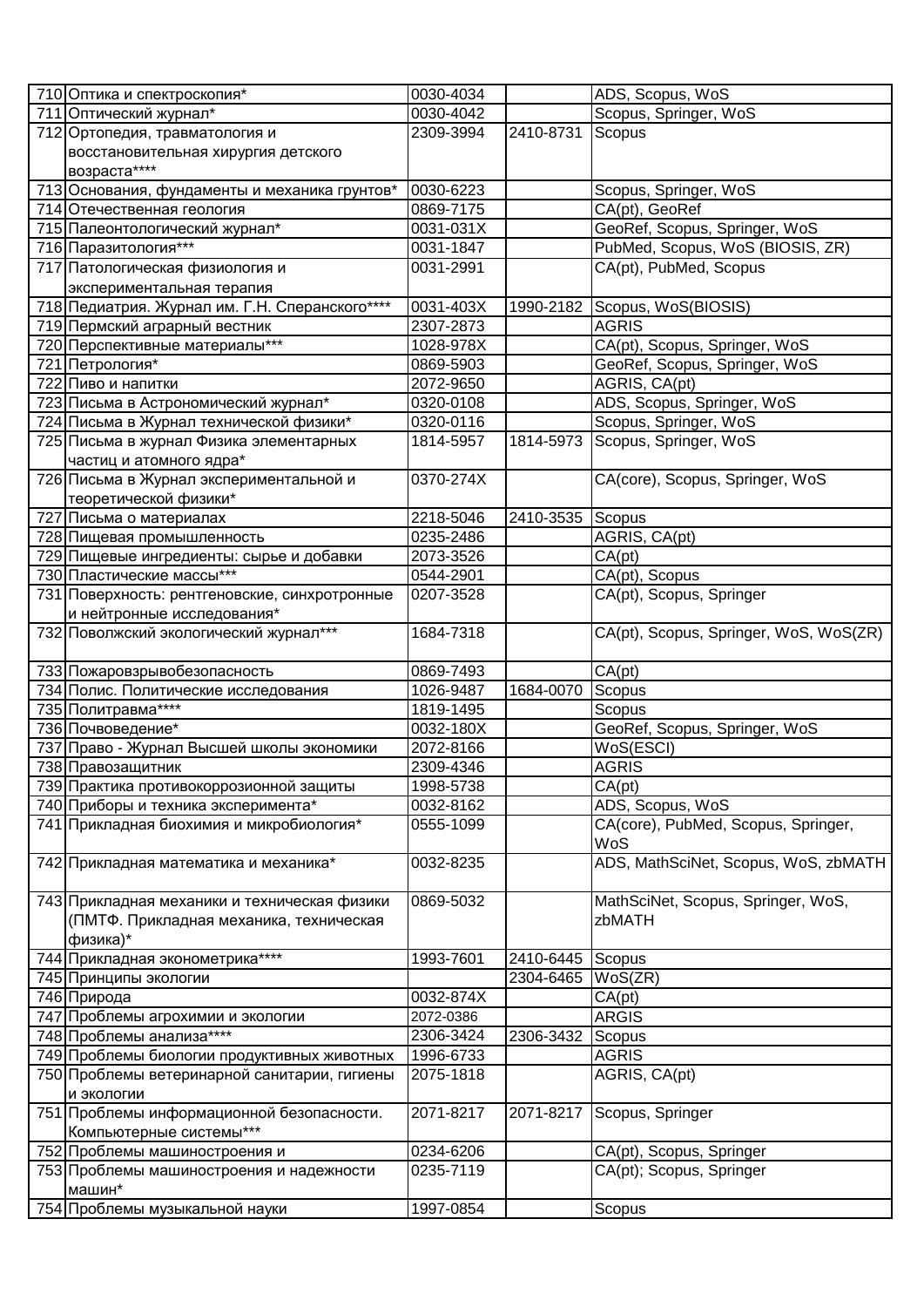| 755 Проблемы передачи информации*                     | 0555-2923              |           | MathSciNet, Scopus, WoS, zbMATH         |
|-------------------------------------------------------|------------------------|-----------|-----------------------------------------|
| 756 Проблемы прогнозирования*                         | 0868-6351              |           | Scopus                                  |
| 757 Проблемы развития АПК региона                     | 2079-0996              |           | <b>AGRIS</b>                            |
| 758 Проблемы социальной гигиены и истории             | 0869-866X              | 2412-2106 | PubMed, Scopus                          |
| медицины                                              |                        |           |                                         |
| 759 Проблемы управления***                            | 1819-3161              |           | Scopus, Springer, WoS, zbMATH           |
| 760 Проблемы репродукции                              | 1025-7217              | 2309-4885 | CA(pt)                                  |
| 761 Проблемы эндокринологии                           | 0375-9660              | 2308-1430 | CA(pt), Scopus, WoS(BIOSIS)             |
| 762 Программирование*                                 | 0132-3474              |           | MathSciNet, Scopus, WoS, zbMATH         |
| 763 Производство проката                              | 1684-257X              |           | CA(pt)                                  |
| 764 Промышленная энергетика                           | 0033-1155              |           | CA(pt)                                  |
| 765 Профилактическая медицина****                     | 2305-4948              | 2309-513X | Scopus                                  |
| 766 Психологическая наука и образование               | 1814-2052              | 2311-7273 | WoS(ESCI)                               |
| 767 Психологический журнал                            | 0205-9592              |           | Scopus, WoS                             |
| 768 Психология. Журнал Высшей школы                   | 1813-8918              |           | Scopus, WoS(ESCI)                       |
| 769 Радиационная биология. Радиоэкология              | 0869-8031              |           | CA(pt), PubMed, Scopus, WoS(BIOSIS))    |
| 770 Радиация и риск                                   | 0131-3878              | 2412-950X | Scopus                                  |
| 771 Радиотехника и электроника*                       | 0033-8494              |           | 1531-846X Scopus, Springer, WoS         |
| 772 Радиохимия*                                       | 0033-8311              |           | CA(core), Scopus                        |
| 773 Разведка и охрана недр                            | 0034-026X              |           | $\overline{CA}$ (pt)                    |
| 774 Расплавы***                                       | 0235-0106              |           | CA(pt); Scopus, Springer                |
| 775 Растительные ресурсы                              | 0033-9946              |           | CA(pt), WoS(BIOSIS)                     |
| 776 Рациональная фармакотерапия в                     | 1819-6446              | 2225-3653 | WoS(ESCI)                               |
| 777 Регион: экономика и социология***                 | 0135-5538              |           | Scopus, Springer                        |
| 778 Репутациология                                    | 2071-9094              |           | <b>AGRIS</b>                            |
| 779 Российская история                                | 0869-5687              |           | Scopus, WoS                             |
| 780 Российская сельскохозяйственная наука             |                        |           | <b>AGRIS</b>                            |
| (бывш. Доклады Российской академии                    |                        |           |                                         |
| сельскохозяйственных наук)                            | 2500-2627              |           |                                         |
| 781 Российские нанотехнологии*                        | 1992-7223              | 1993-4068 | Scopus, Springer                        |
| 782 Российский биотерапевтический журнал              | 1726-9784              |           | CA(pt)                                  |
| 783 Российский вестник перинатологии и                | 1027-4065              |           | WoS(BIOSIS)                             |
| 784 Российский журнал биологических инвазий*          | 1996-1499              |           | Scopus, Springer, WoS(ZR)               |
| 785 Российский журнал биомеханики                     | 1812-5123              | 2410-065X | Scopus                                  |
| 786 Российский иммунологический журнал                | 1028-7221              |           | PubMed                                  |
| 787 Российский кардиологический журнал                | 1560-4071              |           | Scopus                                  |
| 788 Российский паразитологический журнал              | 1998-8435              |           | <b>AGRIS</b>                            |
| 789 Российский психологический журнал                 | 1812-1853<br>1728-2802 | 2411-5789 | WoS(ESCI)                               |
| 790 Российский стоматологический журнал               |                        |           | CA(pt)                                  |
| 791 Российский физиологический журнал им.<br>Сеченова | 0869-8139              |           | CA(pt), PubMed, Scopus                  |
| 792 Российский химический журнал***                   | 0373-0247              |           |                                         |
|                                                       | 0869-5997              |           | CA(pt), Scopus, Springer, WoS<br>CA(pt) |
| 793 Руды и металлы<br>794 Русская литературы          | 0131-6095              |           | Scopus, WoS                             |
| 795 Рыбное хозяйство                                  | 0131-6184              |           | WoS(ZR)                                 |
| 796 Садоводство и виноградарство                      | 0235-2591              |           | <b>AGRIS</b>                            |
| 797 Саратовский научно-медицинский журнал             | 1995-0039              | 2076-2518 | CA(pt)                                  |
| 798 Caxap                                             | 0036-3340              |           | CA(pt)                                  |
| 799 Сахарный диабет                                   | 2072-0351              | 2072-0378 | Scopus, WoS(ESCI)                       |
| 800 Сварочное производство***                         | 0491-6441              |           | CA(pt), Scopus                          |
| 801 Сверхкритические флюиды. Теория и                 | 1992-8130              |           | CA(pt), Scopus, Springer, WoS           |
| практика***                                           |                        |           |                                         |
| 802 Светотехника*                                     | 0039-7067              |           | Scopus, WoS                             |
| 803 Сейсмические приборы*                             | 0131-6230              | 2312-6965 | Springer, WoS(ESCI)                     |
| 804 Сельскохозяйственная биология                     | 0131-6397              | 2313-4836 | AGRIS, CA(pt), Scopus, WoS(BIOSIS)      |
| 805 Сельскохозяйственные машины и технологии          | 2073-7599              |           | <b>AGRIS</b>                            |
| 806 Сенсорные системы                                 | 0235-0092              |           | WoS(BIOSIS, ZR)                         |
| 807 Сибирские исторические исследования               | 2312-461X              | 2312-4628 | Scopus                                  |
|                                                       |                        |           |                                         |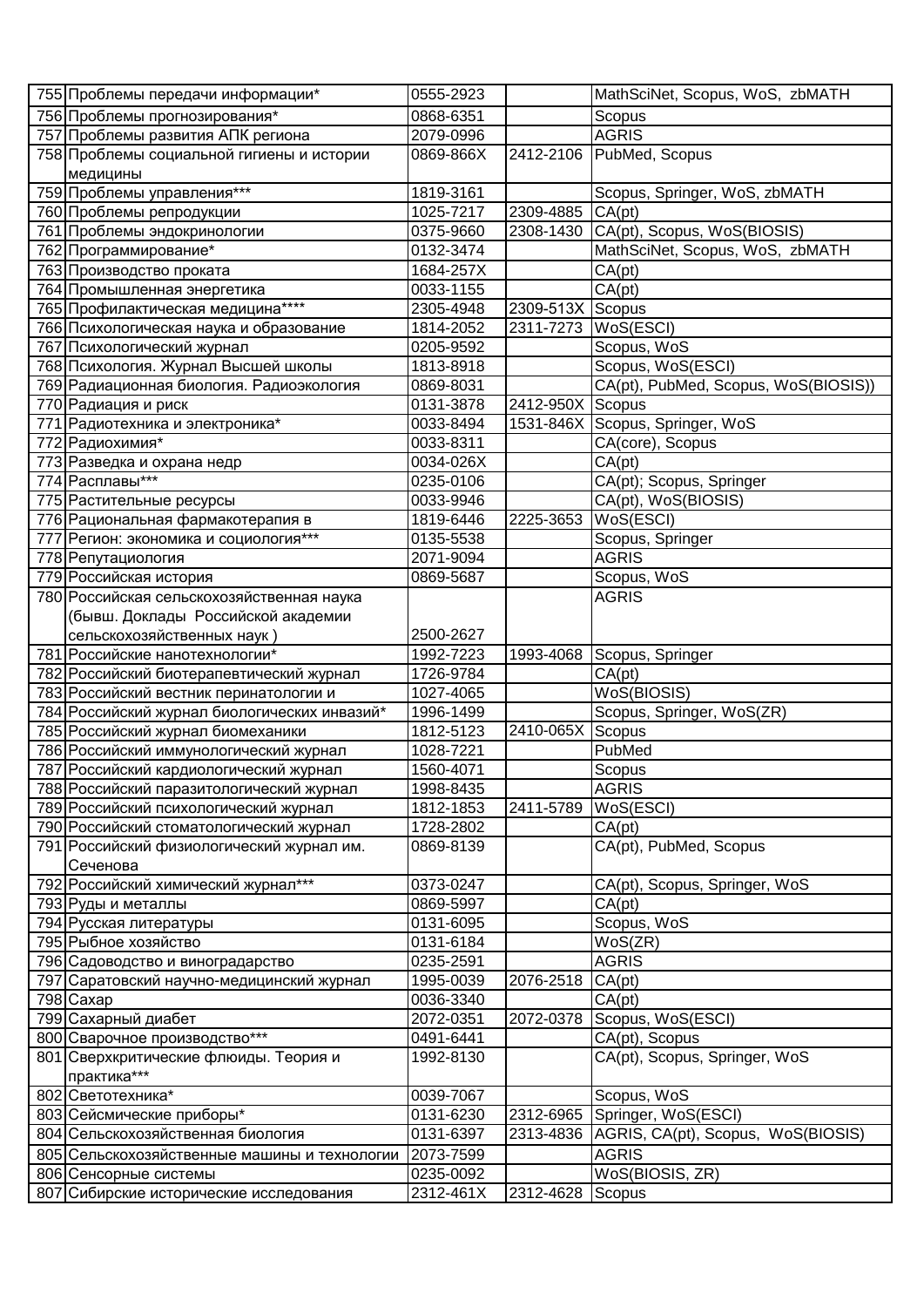| 808 Сибирские электронные математические     |           |           | 1813-3304 Scopus, zbMATH                      |
|----------------------------------------------|-----------|-----------|-----------------------------------------------|
| известия*                                    |           |           |                                               |
| 809 Сибирский вестник сельскохозяйственной   | 0370-8799 |           | <b>AGRIS</b>                                  |
| науки                                        |           |           |                                               |
| 810 Сибирский журнал вычислительной          | 1560-7526 |           | Scopus, zbMATH                                |
| математики*                                  |           |           |                                               |
| 811 Сибирский журнал индустриальной          | 1560-7518 |           | MathSciNet, Scopus, zbMATH                    |
| математики*                                  |           |           |                                               |
| 812 Сибирский лесной журнал                  | 2311-1410 |           | <b>AGRIS</b>                                  |
| 813 Сибирский математический журнал*         | 0037-4474 |           | MathSciNet, Scopus, WoS, zbMATH               |
| 814 Сибирский филологический журнал          | 1813-7083 |           | WoS(ESCI)                                     |
| 815 Сибирский экологический журнал*          | 0869-8619 |           | AGRIS, Scopus, Springer, WoS                  |
| 816 Системы управления и информационные      | 1729-5068 |           | MathSciNet, Scopus, Springer, WoS,            |
| технологии***                                |           |           | zbMATH                                        |
| 817 Современная герпетология                 | 1814-6090 |           | WoS(ZR)                                       |
| 818 Современная Европа                       | 0201-7083 |           | Scopus, WoS(ESCI)                             |
| 819 Современные проблемы дистанционного      | 2070-7401 | 2411-0280 | Scopus                                        |
| зондирования Земли из Космоса                |           |           |                                               |
| 820 Современные технологии в медицине        | 2076-4243 | 2309-995X | Scopus, WoS(ESCI)                             |
| 821 Солнечно-земная физика                   | 2412-4737 |           | <b>ADS</b>                                    |
| 822 Сорбционные и хроматографические         | 1680-0613 |           | CA(pt)                                        |
| 823 Социологические исследования             | 0132-1625 |           | Scopus, WoS                                   |
| 824 Социологическое обозрение                | 1728-192X | 1728-1938 | Scopus, WoS(ESCI)                             |
| 825 Сравнительная политика                   | 2221-3279 | 2412-4990 | WoS(ESCI)                                     |
| 826 Сталь***                                 | 0038-920X |           | CA(pt), Scopus                                |
| 827 Стекло и керамика*                       | 0131-9582 |           | CA(core), Scopus, Springer, WoS               |
| 828 Степной бюллетень                        | 1684-8438 | 1726-2860 | WoS(ZR)                                       |
| 829 CTMH***                                  | 0869-7566 |           | Scopus, Springer                              |
| 830 Стоматология                             | 0039-1735 | 2309-5318 | CA(pt), PubMed, Scopus                        |
| 831 Стратиграфия. Геологическая корреляция*  | 0869-592X | 1531-8656 | Scopus, WoS, WoS (ZR)                         |
| 832 Строительные материалы                   | 0585-430X |           | CA(pt)                                        |
| 833 Строительные материалы, оборудование,    | 1729-9209 |           | CA(pt)                                        |
| технологии XXI века                          |           |           |                                               |
| 834 Строительство нефтяных и газовых скважин | 0130-3872 |           | CA(pt)                                        |
| на суше и на море                            |           |           |                                               |
| 835 Судебно-медицинская экспертиза           | 0039-4521 |           | 2309-5326 CA(pt), PubMed, Scopus, WoS(BIOSIS) |
| 836 Суицидология                             | 2224-1264 |           | WoS(ESCI)                                     |
| 837 Сыроделие и маслоделие                   | 2073-4018 |           | <b>AGRIS</b>                                  |
| 838 Теоретическая и математическая физика*   | 0564-6162 | 2305-3135 | MathSciNet, Scopus, WoS, zbMATH               |
| 839 Теоретические основы химической          | 0040-3571 |           | CA(core), Scopus, WoS                         |
| 840 Теория вероятностей и ее применение*     | 0040-361X |           | ADS, MathSciNet, Scopus, WoS,                 |
|                                              |           |           | zbMATH                                        |
| 841 Теория и практика физической культуры    | 0040-3601 |           | Scopus                                        |
| 842 Тепловые процессы в технике              | 2074-2649 |           | CA(pt)                                        |
| 843 Теплофизика высоких температур*          | 0040-3644 |           | CA(core), Scopus, Springer, WoS               |
| 844 Теплофизика и аэромеханика*              | 0869-8635 |           | ADS, CA(pt), Scopus, WoS                      |
| 845 Теплоэнергетика*                         | 0040-3636 |           | Scopus, Springer                              |
| 846 Терапевтический архив                    | 0040-3660 | 2309-5342 | PubMed, Scopus, WoS                           |
| 847 Территория Нефтегаз                      | 2072-2745 |           | CA(pt)                                        |
| 848 Техника и оборудование для села          | 2072-9642 |           | <b>AGRIS</b>                                  |
| 849 Техника и технология пищевых производств | 2074-9414 |           | <b>AGRIS</b>                                  |
| 850 Техника и технология силикатов           | 2076-0655 |           | CA(pt)                                        |
| 851 Технологии живых систем                  | 2070-0997 |           | CA(pt)                                        |
| 852 Технологии пищевой и перерабатывающей    | 2311-6447 |           | <b>AGRIS</b>                                  |
| промышленности АПК - продукты здорового      |           |           |                                               |
| питания                                      |           |           |                                               |
| 853 Технология колесных и гусеничных машин   | 2227-9393 |           | <b>AGRIS</b>                                  |
| 854 Технология легких сплавов                | 0321-4664 |           | CA(pt)                                        |
| 855 Технология машиностроения                | 1562-322X |           | CA(pt)                                        |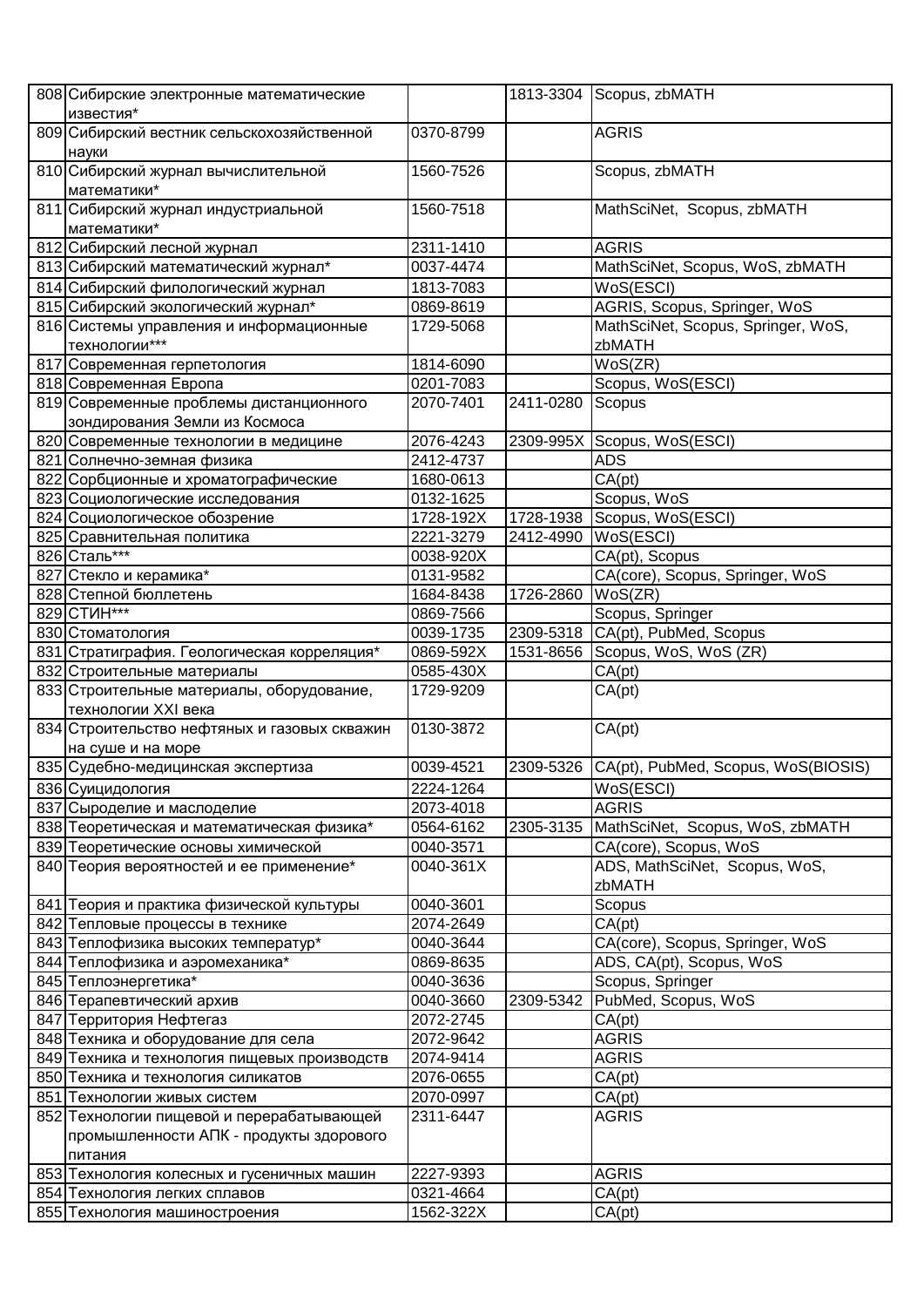| 856 Технология металлов***                               | 1684-2499 |           | CA(pt); Scopus, Springer, WoS        |
|----------------------------------------------------------|-----------|-----------|--------------------------------------|
| 857 Тихоокеанская геология*                              | 0207-4028 |           | CA(pt), GeoRef, Scopus, WoS          |
| 858 Токсикологический вестник                            | 0869-7922 |           | CA(pt), WoS(BIOSIS)                  |
| 859 Тонкие химические технологии (бывш.                  | 2410-6593 |           | CA(core)                             |
| Вестник MИTXT)                                           |           |           |                                      |
| 860 Травматология и ортопедия России                     | 2311-2905 |           | WoS(ESCI)                            |
| 861 Трение и смазка в машинах и механизмах               | 1819-2092 |           | CA(pt)                               |
| 862 Труды ГОСНИТИ (Труды Всероссийского                  | 0131-9299 |           | <b>AGRIS</b>                         |
| научно-исследовательского технологического               |           |           |                                      |
| института ремонта и эксплуатации машинно-                |           |           |                                      |
| тракторного парка)                                       |           |           |                                      |
| 863 Труды Института математики и механики УрО            | 0134-4889 |           | Scopus, Springer, WoS                |
| <b>PAH***</b>                                            |           |           |                                      |
| 864 Труды Кубанского ГАУ                                 | 1999-1703 |           | <b>AGRIS</b>                         |
| 865 Труды Математического института имени                | 0371-9685 |           | MathSciNet, Scopus, Springer, WoS,   |
| В. А. Стеклова*                                          |           |           | zbMATH                               |
| 866 Труды Санкт-Петербургского научно-                   | 2079-6080 |           | <b>AGRIS</b>                         |
| исследовательского института лесного                     |           |           |                                      |
| хозяйства                                                |           |           |                                      |
| 867 Труды СПИИРАН****                                    | 2078-9181 | 2078-9599 | Scopus                               |
| 868 Туберкулез и болезни легких                          | 2075-1230 |           | CA(pt), PubMed                       |
| 869 Уголь                                                | 0041-5790 | 2412-8333 | CA(pt)                               |
| 870 Управление большими системами***                     | 1819-2440 | 1819-2467 | Scopus, Springer, WoS, zbMATH        |
| 871 Упрочняющие технологии и покрытия                    | 1813-1336 |           | CA(pt)                               |
| 872 Урало-алтайские исследования                         | 2079-1003 |           | Scopus                               |
| 873 Уральский исторический вестник                       | 1728-9718 |           | Scopus                               |
| 874 Урология                                             | 1728-2985 |           | PubMed, Scopus, WoS(BIOSIS)          |
| 875 Успехи биологической химии***                        | 0130-7371 |           | CA(core), PubMed, Scopus, Springer,  |
|                                                          |           |           | WoS                                  |
| 876 Успехи геронтологии*                                 | 1561-9125 |           | PubMed, Scopus, Springer             |
| 877 Успехи математических наук*                          | 0042-1316 | 2305-2872 | MathSciNet, Scopus, WoS, zbMATH      |
| 878 Успехи современной биологии***                       | 0042-1324 |           | CA(pt), Springer, WoS (ZR)           |
| 879 Успехи современной науки                             | 2412-6608 |           | <b>AGRIS</b>                         |
| 880 Успехи современной науки и образования               | 2412-9631 |           | <b>AGRIS</b>                         |
| 881 Успехи физиологических наук                          | 0301-1798 |           | CA(pt). PubMed, Scopus, WoS (BIOSIS, |
|                                                          |           |           | ZR)                                  |
| 882 Успехи физических наук*                              | 0042-1294 | 1996-6652 | Scopus, WoS, zbMATH                  |
| 883 Успехи химии*                                        | 0042-1308 | 1817-5651 | CA(core), Scopus, WoS                |
| 884 Уфимский математический журнал                       | 2074-1863 | 2074-1871 | MathSciNet, Scopus                   |
| 885 Ученые записки Казанского университета.              | 1815-6088 |           | MathSciNet, Scopus, Springer,        |
| Серия Физико-математические науки***                     |           |           | WoS(ESCI), zbMATH                    |
| 886 Ученые записки Казанского университета.              | 1815-6169 |           | CA(pt), WoS(ESCI)                    |
| Серия: Естественные науки                                |           |           |                                      |
| 887 Фармация                                             | 0367-3014 |           | CA(pt), WoS(BIOSIS)                  |
| 888 Физика горения и взрыва*                             | 0430-6228 |           | ADS, CA(pt), Scopus, Springer, WoS   |
| 889 Физика Земли*                                        | 0002-3337 |           | CA(pt), Scopus, WoS                  |
| 890 Физика и техника полупроводников*                    | 0015-3222 |           | Scopus, WoS                          |
| 891 Физика и химия обработки материалов***               | 0015-3214 |           | ADS, CA(pt), Scopus, Springer, WoS   |
| 892 Физика и химия стекла*                               | 0132-6651 |           | CA(core), Scopus, Springer, WoS      |
| 893 Физика металлов и металловедение*                    | 0015-3230 |           | CA(core), Scopus, Springer, WoS      |
| 894 Физика плазмы*                                       | 0367-2921 |           | Scopus, Springer, WoS                |
| 895 Физика твердого тела*                                | 0367-3294 |           | ADS, CA(core), Scopus, WoS           |
| 896 Физика элементарных частиц и атомного ядра 0367-2026 |           | 1814-7445 | Scopus, WoS                          |
| $*$ (RAPE)                                               |           |           |                                      |
| 897 Физико-технические проблемы разработки               | 0015-3273 |           | CA(pt), GeoRef, Scopus, WoS          |
| полезных ископаемых*                                     |           |           |                                      |
| 898 Физикохимия поверхности и защита                     | 0044-1856 |           | CA(core), Scopus, Springer, WoS      |
| материалов (бывш.: Защита металлов)*                     |           |           |                                      |
| 899 Физиология растений*                                 | 0015-3303 |           | CA(core), Scopus, WoS                |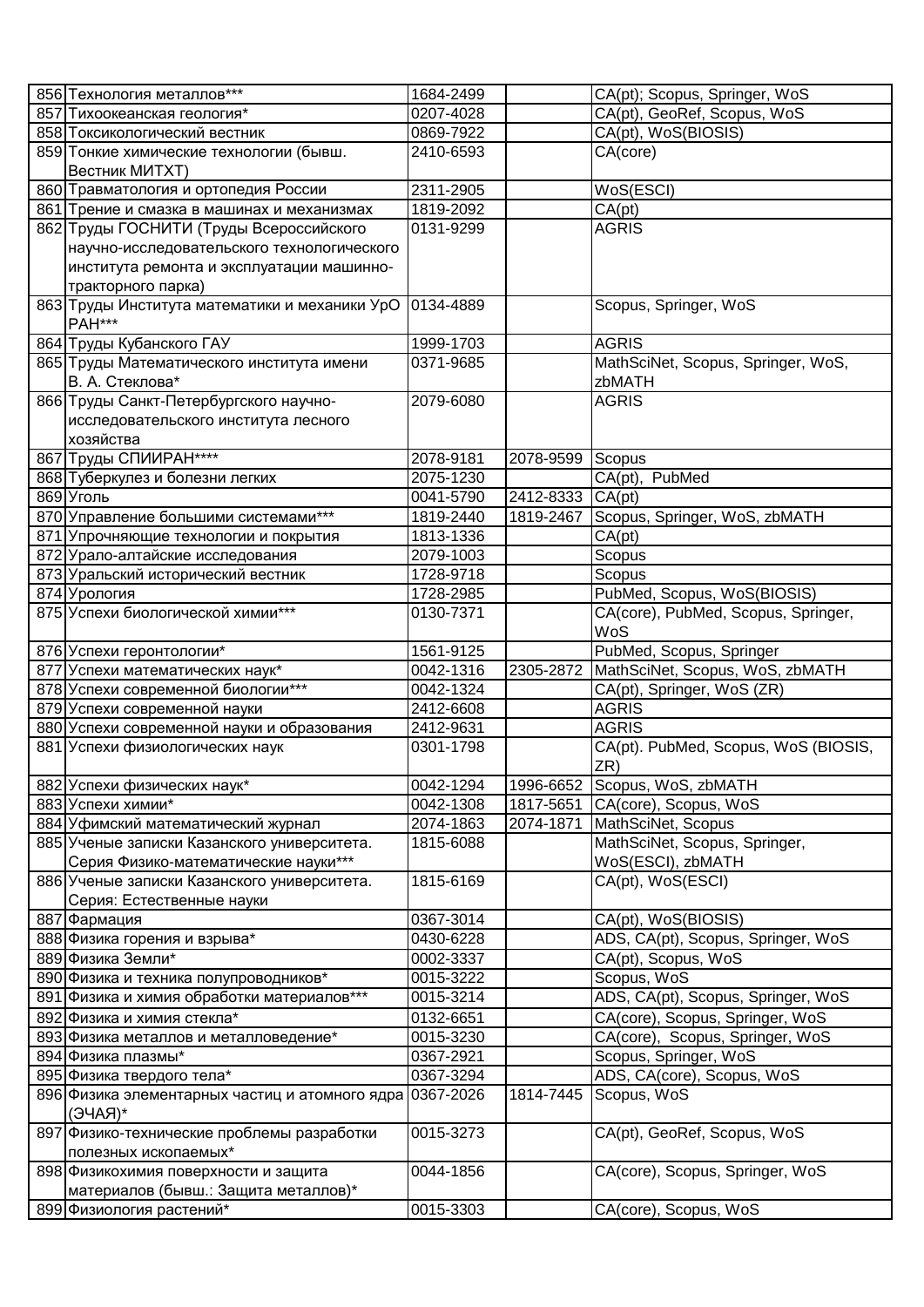| 900 Физиология человека*                                             | 0131-1646 |                  | PubMed, Scopus, Springer              |
|----------------------------------------------------------------------|-----------|------------------|---------------------------------------|
| 901 Физическая мезомеханика*                                         | 1683-805X |                  | CA(pt), Scopus                        |
| 902 Форсайт                                                          | 1995-459X | 2312-9972        | Scopus                                |
| 903 Фотоника                                                         | 1993-7296 | 1993-7296 CA(pt) |                                       |
| 904 Функциональный анализ и его приложения*                          | 0374-1990 | 2305-2899        | MathSciNet, Scopus, Springer, WoS,    |
|                                                                      |           |                  | zbMATH                                |
| 905 Химико-фармацевтический журнал*                                  | 0023-1134 |                  | CA(core), Scopus, Springer, WoS       |
| 906 Химическая промышленность                                        | 0023-110X |                  | CA(pt)                                |
| 907 Химическая промышленность сегодня                                | 0023-110X |                  | CA(core)                              |
| 908 Химическая технология***                                         | 1684-5811 |                  | CA(core), Scopus, Springer, WoS       |
| 909 Химическая физика и мезоскопия                                   | 1727-0227 | 1727-0529        | CA(pt)                                |
| 910 Химическая физика*                                               | 0207-401X |                  | CA(core), Scopus, Springer, WoS       |
| 911 Химические волокна*                                              | 0023-1118 |                  | CA(core), Scopus, WoS                 |
| 912 Химическое и нефтегазовое                                        | 1029-8770 |                  | CA(pt), Scopus, Springer, WoS(ESCI)   |
| машиностроение*                                                      |           |                  |                                       |
| 913 Химия в интересах устойчивого развития                           | 0869-8538 |                  | CA(core)                              |
| 914 Химия высоких энергий*                                           | 0023-1193 |                  | CA(core), Scopus, Springer, WoS       |
| 915 Химия и технология топлив и масел*                               | 0023-1169 |                  | CA(core), Scopus, Springer, WoS       |
| 916 Химия растительного сырья***                                     | 1029-5151 | 1029-5143        | CA(pt), Scopus, Springer, WoS         |
| 917 Химия твердого топлива*                                          | 0023-1177 |                  | CA(pt), Scopus, Springer, WoS         |
| 918 Хирургия. Журнал им. Н.И. Пирогова                               | 0023-1207 | 2309-5628        | PubMed, Scopus                        |
| 919 Хлебопечение России                                              | 2073-3569 |                  | <b>AGRIS</b>                          |
| 920 Хлебопродукты                                                    | 0235-2508 |                  | AGRIS, CA(pt)                         |
| 921 Холодильная техника                                              | 0023-124X |                  | <b>AGRIS</b>                          |
| 922 Хранение и переработка сельхозсырья                              | 2072-9669 |                  | <b>AGRIS</b>                          |
| 923 Цветные металлы                                                  | 0372-2929 |                  | CA(pt), Scopus                        |
|                                                                      | 0869-4923 |                  |                                       |
| 924 Целлюлоза. Бумага. Картон                                        | 1607-8837 |                  | CA(pt)<br>CA(pt)                      |
| 925 Цемент и его применение<br>926 Цитология*                        | 0041-3771 |                  | CA(pt), PubMed, Scopus, Springer, WoS |
|                                                                      | 2226-8383 |                  | <b>MathSciNet</b>                     |
| 927 Чебышевский сборник<br>928 Черная металлургия. Бюллетень научно- | 0135-5910 |                  |                                       |
|                                                                      |           |                  | CA(pt)                                |
| технической и экономической информации                               |           |                  |                                       |
| 929 Черные металлы                                                   | 0132-0890 |                  | CA(pt)                                |
| 930 Экологическая генетика***                                        | 1811-0932 |                  | CA(pt), Scopus, Springer              |
| 931 Экологическая химия***                                           | 0869-3498 |                  | CA(pt), Scopus, Springer, WoS         |
| 932 Экологические системы и приборы                                  | 2072-9952 |                  | CA(pt)                                |
| 933 Экология и промышленность России****                             | 1816-0395 |                  | 2304-3415 CA(pt), Scopus              |
| 934 Экология производства                                            | 2078-3981 |                  | CA(pt)                                |
| 935 Экология промышленного производства                              | 2073-2589 |                  | CA(pt)                                |
| 936 Экология урбанизированных территорий                             | 1816-1863 |                  | CA(pt)                                |
| 937 Экология человека                                                | 1728-0869 |                  | Scopus                                |
| 938 Экология*                                                        | 0367-0597 |                  | Scopus, WoS                           |
| 939 Экономика и предпринимательство                                  | 1999-2300 |                  | <b>AGRIS</b>                          |
| 940 Экономика региона                                                | 2072-6414 | 2411-1406        | Scopus                                |
| 941 Экономика сельского хозяйства России                             | 2070-0288 |                  | <b>AGRIS</b>                          |
| 942 Экономика сельскохозяйственных и                                 | 0235-2494 |                  | <b>AGRIS</b>                          |
| перерабатывающих предприятий                                         |           |                  |                                       |
| 943 Экономика, труд, управление в сельском                           | 2077-3595 |                  | <b>AGRIS</b>                          |
| хозяйстве                                                            |           |                  |                                       |
| 944 Экономическая политика                                           | 1994-5124 |                  | WoS(ESCI)                             |
| 945 Экономическая социология                                         |           | 1726-3247        | Scopus, WoS(ESCI)                     |
| 946 Экономические и социальные перемены:                             | 2307-0331 | 2312-9824        | WoS(ESCI)                             |
| факты, тенденции, прогноз                                            |           |                  |                                       |
| 947 Экспериментальная и клиническая                                  | 1682-8658 |                  | PubMed, Scopus                        |
| гастроэнтерология                                                    |           |                  |                                       |
| 948 Экспериментальная и клиническая                                  | 0869-2092 |                  | CA(pt), PubMed, Scopus, WoS(BIOSIS)   |
| фармакология                                                         |           |                  |                                       |
| 949 Экспериментальная психология                                     | 2072-7593 | 2311-7036        | WoS(ESCI)                             |
| 950 Электрические станции                                            | 0201-4564 |                  | CA(pt)                                |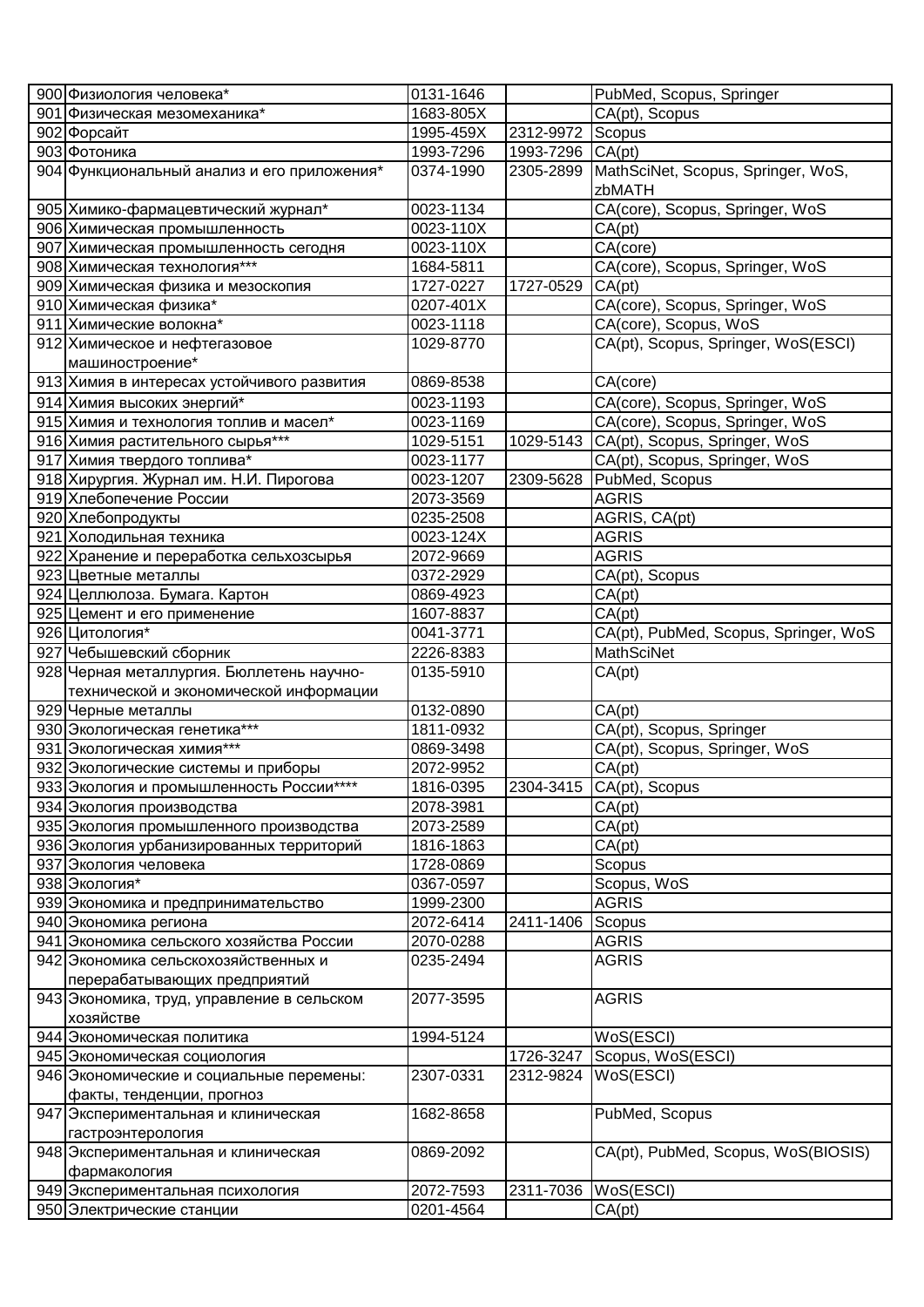| 951 Электрометаллургия***                 | 1684-5781  | CA(pt), Scopus, Springer             |
|-------------------------------------------|------------|--------------------------------------|
| 952 Электросвязь*                         | 0013-5771  | Scopus                               |
| 953 Электротехника*                       | 0013-5860  | Scopus                               |
| 954 Электрохимия*                         | 0424-8570  | CA(core), Scopus, WoS                |
| 955 Энергетик                             | 0013-7278  | CA(pt)                               |
| 956 Энергобезопасность и энергосбережение | 2071-2219  | <b>AGRIS</b>                         |
| 957 Энергосбережение и водоподготовка     | 1992-4658  | CA(pt)                               |
| 958 Энтомологическое обозрение*           | 0367-1445  | Scopus, Springer, WoS                |
| 959 Энциклопедия инженера-химика          | 1994-6252  | CA(pt)                               |
| 960 Этнографическое обозрение             | 0869-5415  | Scopus                               |
| 961 Юг России: экология, развитие         | 1992-1098  | WoS(ZR)                              |
| 962 Юридическая наука и практика: Вестник | 12078-5356 | WoS(ESCI)                            |
| Нижегородской академии МВД РОССИИ         |            |                                      |
| 963 Ядерная физика и инжиниринг***        | 2079-5629  | ADS, CA(core), Scopus, Springer, WoS |
| 964 Ядерная физика*                       | 0044-0027  | ADS, CA(core), Scopus, Springer, WoS |

\* - в базы данных входит переводная версия журнала

\*\* - журнал переводной "составной": включает статьи из нескольких русскоязычных журналов

\*\*\* - журнал частично переводится в "составном" или как "присоединенный" к основному переводному журналу

\*\*\*\*- журнал принят в Scopus в 2015 - 2016 гг., но выпуски еще не загружены в БД